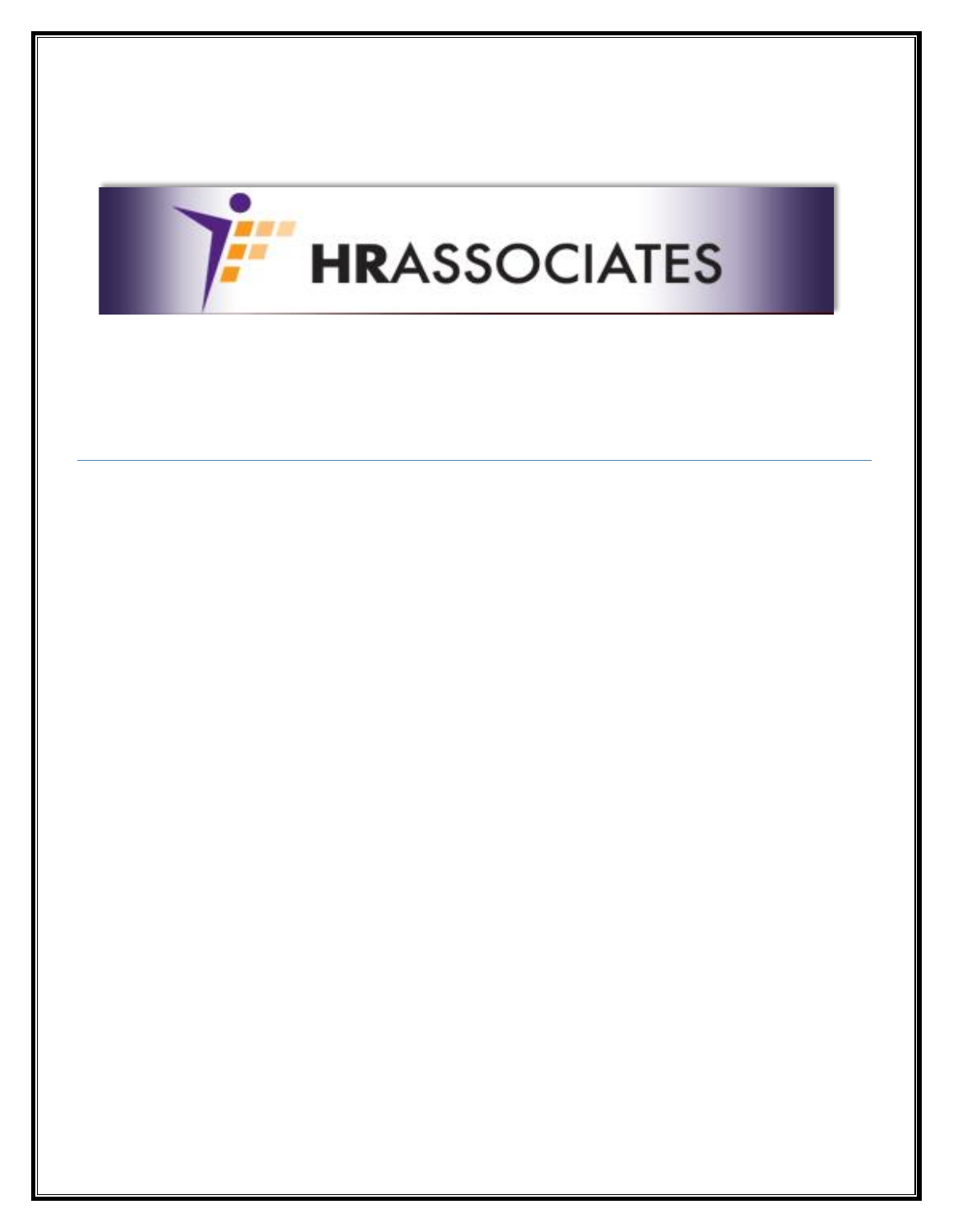# **CONTENTS**

| <b>INVESTIGATION PROCEDURES FOR INCIDENTS OR COMPLAINTS OF WORKPLACE VIOLENCE9</b> |  |
|------------------------------------------------------------------------------------|--|
|                                                                                    |  |
|                                                                                    |  |
|                                                                                    |  |
|                                                                                    |  |
|                                                                                    |  |
|                                                                                    |  |
|                                                                                    |  |
|                                                                                    |  |
|                                                                                    |  |

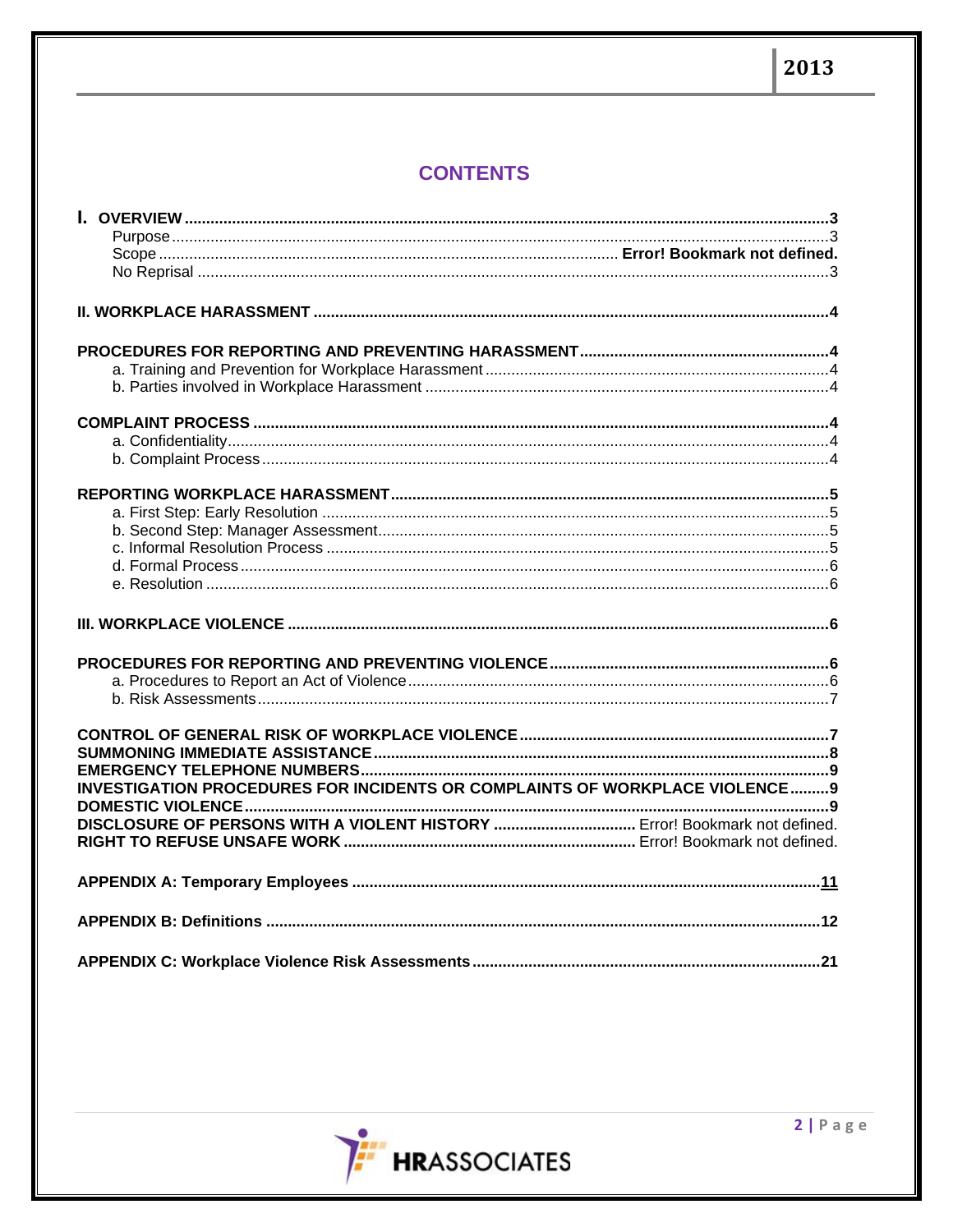## *A Note about Accessibility:*

HR Associates strives at all times to provide high-quality services in a way which holds true to the principles of dignity, independence, integration and quality of opportunity as set out in the *Accessibility for Ontarians with Disabilities Act, 2005*.

Copies of the HR Associates Workplace Harassment & Violence Prevention Program are available in alternate accessible formats upon request. In addition, HR Associates will provide any other employee document or communication in an accessible format if requested, including any of the related policies and programs referenced in this document.

# **I. OVERVIEW**

## **PURPOSE**

<span id="page-2-0"></span>HR Associates is committed to providing and maintaining a workplace that is free of harassment and violence, as required by the *Occupational Health and Safety Act, 1990*. The *HR Associates Workplace Harassment & Violence Prevention Program* supplements the *HR Associates Harassment, Discrimination & Violence Policy* and outlines the procedures associated with the policy. The program will be reviewed and revised on an annual basis, as necessary.

## **SCOPE**

The HR Associates Workplace Harassment & Violence Prevention Program is intended to provide guidelines on appropriate standards of behaviour and employee conduct for all employees, managers, temporary assignment employees, contractors, and consultants of HR Associates.

Temporary assignment employees working for a client are subject to slightly different procedures for reporting violence at the workplace. Please refer to *Appendix A: Temporary Employees* for a description of the reporting and investigation process as they apply to temps. All other sections of this program apply to temporary employees, including the workplace harassment procedures. If in doubt, you may discuss any issues or concerns with your client Manager, or a Manager at HR Associates.

## **NO REPRISAL**

The HR Associates Workplace Harassment & Violence Prevention Program prohibits reprisals against employees who have put forward information or complaints regarding incident(s) of workplace harassment or violence. The lack of evidence to prove a complaint does not mean that the complaint was put forward in bad faith.

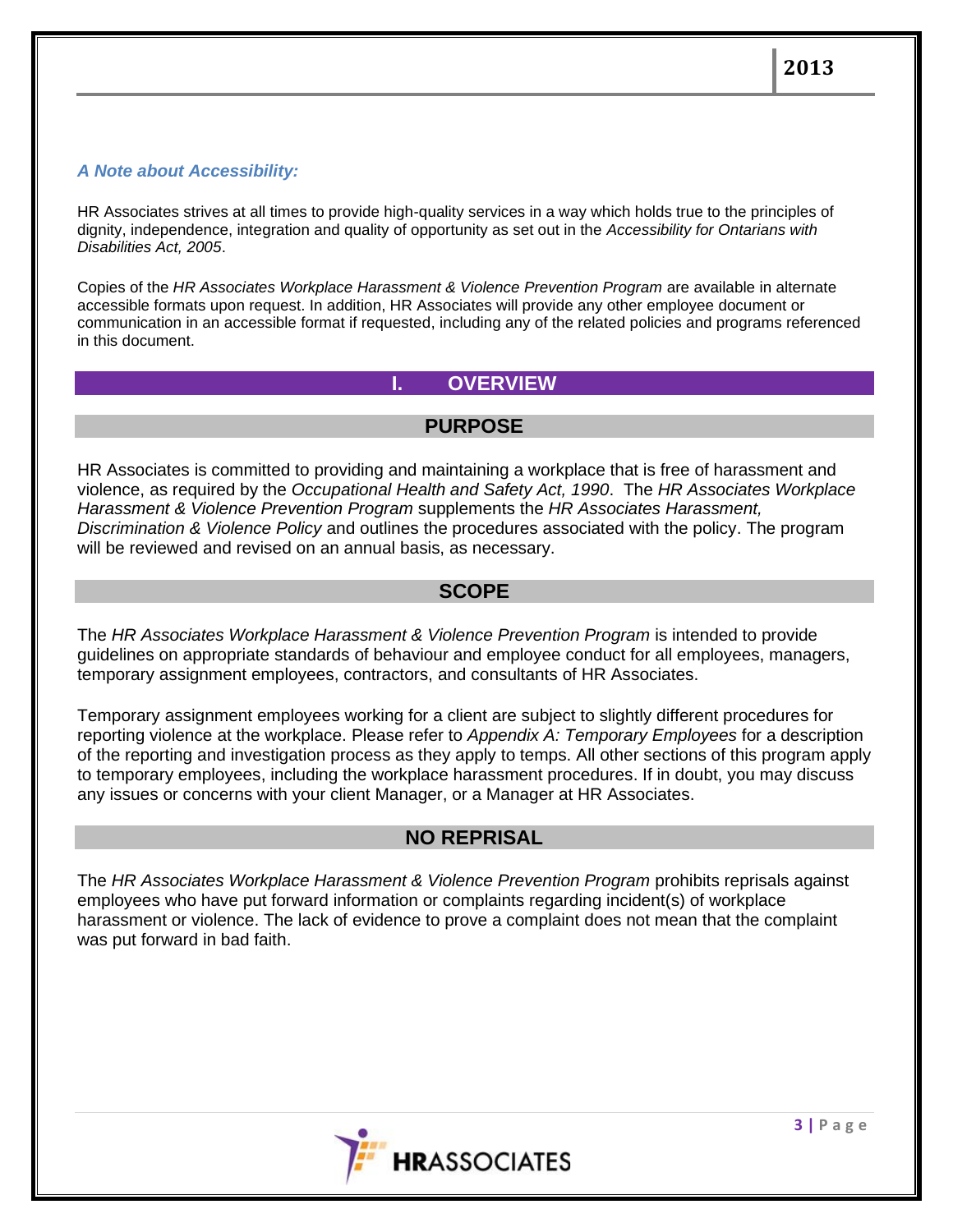# **II. WORKPLACE HARASSMENT**

## <span id="page-3-0"></span>**PROCEDURES FOR REPORTING AND PREVENTING HARASSMENT**

### <span id="page-3-2"></span><span id="page-3-1"></span>**a. Training and Prevention for Workplace Harassment**

All employees, managers, temporary assignment employees, contractors, and consultants of HR Associates will be provided specific instruction with respect to this harassment prevention program. The *HR Associates Workplace Harassment, Discrimination, and Violence Policy* and *HR Associates Workplace Harassment & Violence Prevention Program* will be posted on Microsoft SharePoint for all internal HR Associates employees, as well as will be provided to all new employees (including all temporary employees working for clients) as part of their regular employee orientation and training. Additional copies of the policies and programs can be found on Microsoft SharePoint, or by contacting a Manager.

### <span id="page-3-3"></span>**b. Parties involved in Workplace Harassment**

HR Associates prohibits workplace harassment by or toward any employee working for HR Associates, including contractors, consultants, temporary assignment employees, Managers, or regular employees. HR Associates also prohibits workplace harassment by or toward related third parties and visitors.

## **COMPLAINT PROCESS**

### <span id="page-3-5"></span><span id="page-3-4"></span>**a. Confidentiality**

<span id="page-3-6"></span>HR Associates expects that parties involved in reports of workplace harassment hold information related to the complaint in the strictest of confidence. Parties involved in the complaint, including witnesses, complainants, respondents, and Managers, shall not disclose any confidential information related to the complaint during the course of the report of harassment. All names and identifying information related to complainants, respondents, witnesses and other parties involved in the report will be kept confidential and will only be disclosed to those with a need to know if absolutely necessary during the course of investigating the report.

## **b. Complaint Process**

The complaint process includes the following general stages:

- The Manager will gather information from the complainant;
- The Manager will inform the Respondent of the report of harassment;
- The Respondent will have the opportunity to respond to the allegations;
- Management will consult with other Managers and parties involved to determine a suitable outcome;
- Should there exist a conflict of interest involving the parties in the report of harassment, Management will decide on an alternate course of action to reach a suitable outcome.

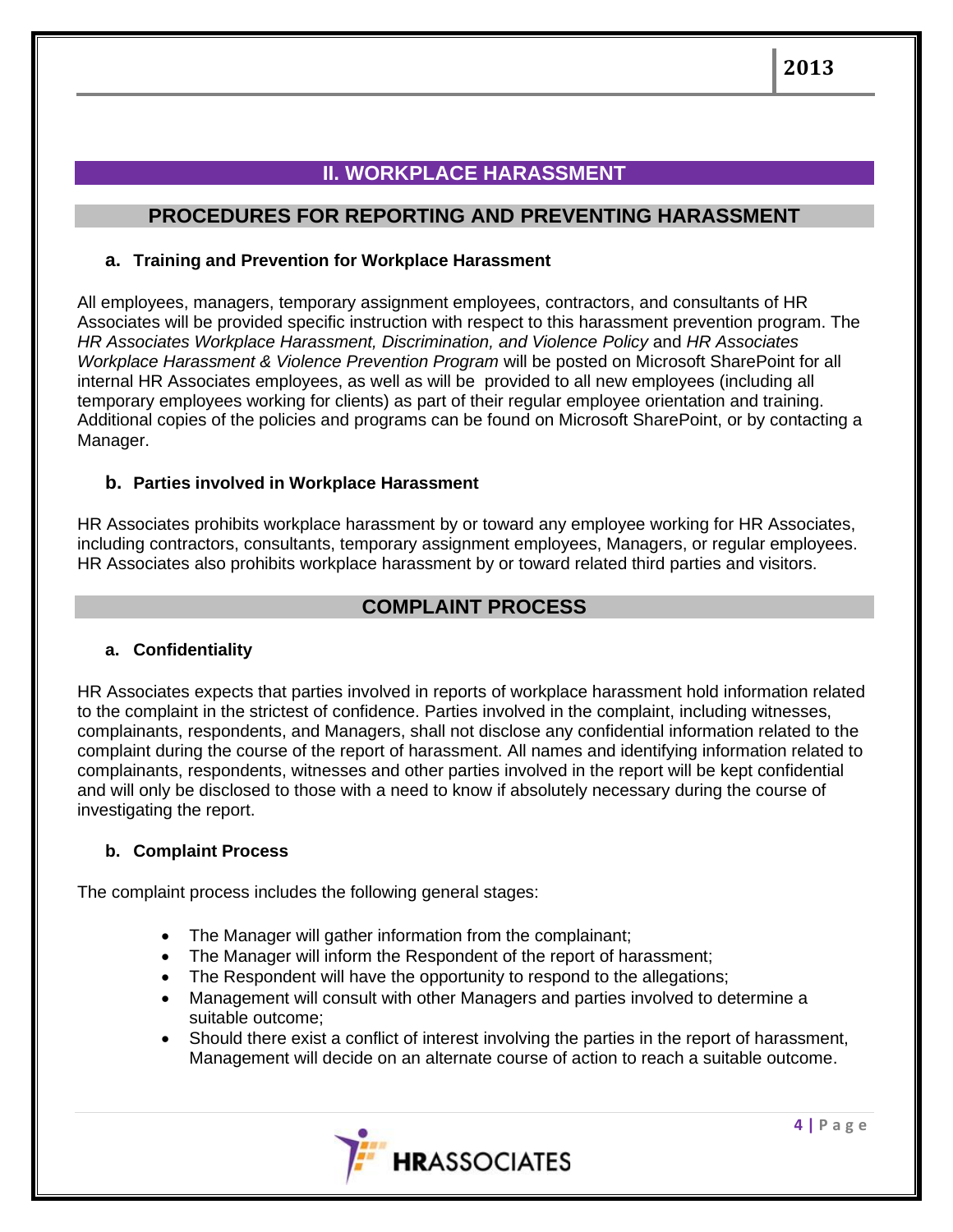## **REPORTING WORKPLACE HARASSMENT**

<span id="page-4-1"></span><span id="page-4-0"></span>Employees are responsible for reporting workplace harassment to their Manager. If the employee's immediate Manager is involved in the workplace harassment, the employee shall contact one of the following: the next level Manager, José Sanchez, General Manager, or another Manager.

When a complaint is received by a Manager regarding workplace harassment, the Manager will follow the reporting procedures outlined in the section that follows. Managers should consult with José Sanchez or another Manager as required, if there are concerns about referring the matter to the Toronto Police (e.g., regarding reports of criminal harassment or a hate crime).

## **a. First Step: Early Resolution**

If the Complainant is comfortable to attempt an early resolution with the Respondent, s/he is encouraged to inform the Respondent that his or her conduct or behaviour is inappropriate, unacceptable, and unwelcome as a first step in the complaint process. The Complainant is encouraged to indicate clearly how it the Respondent's behaviour is affecting him or her, that the behaviour must stop, and that repeated behaviour may give rise to further action (e.g., a formal complaint to a Manager). At this stage, it is strongly advised to document and save the interaction in writing (e.g., inform the Respondent of these concerns via email). If needed, Complainants can seek assistance from a Manager when attempting early resolution.

Should discussion with the Respondent not resolve the issue, if the Complainant needs assistance in resolving the issue, or if, for some reason, such discussion is not appropriate (e.g., the Complainant feels threatened), please speak with your Manager to assist in the resolution process.

## <span id="page-4-2"></span>**b. Second Step: Manager Assessment**

Upon receiving a complaint of harassment, the Manager will gather information, assess any immediate risks, and document the report of harassment in writing. The Manager may consult with other Managers in resolving the complaint if necessary to determine a suitable course of action (i.e., in deciding whether to take an informal or formal resolution process depending on the nature of the report).

## <span id="page-4-3"></span>**c. Informal Resolution Process**

If a Manager received a complaint of workplace harassment which is resolvable through an informal resolution process, s/he must provide assistance to the Complainant to achieve a resolution. The informal process may include one or more of the following actions:

- Communicate concerns directly to the Respondent in-person or in writing, indicating the impact of the behaviour and that the behaviour is unwelcome, unwanted and must stop immediately;
- Strategize ways to address the behaviour;
- Agreement to participate in an informal mediation process;
- Agreement to participate in counselling for one or both parties

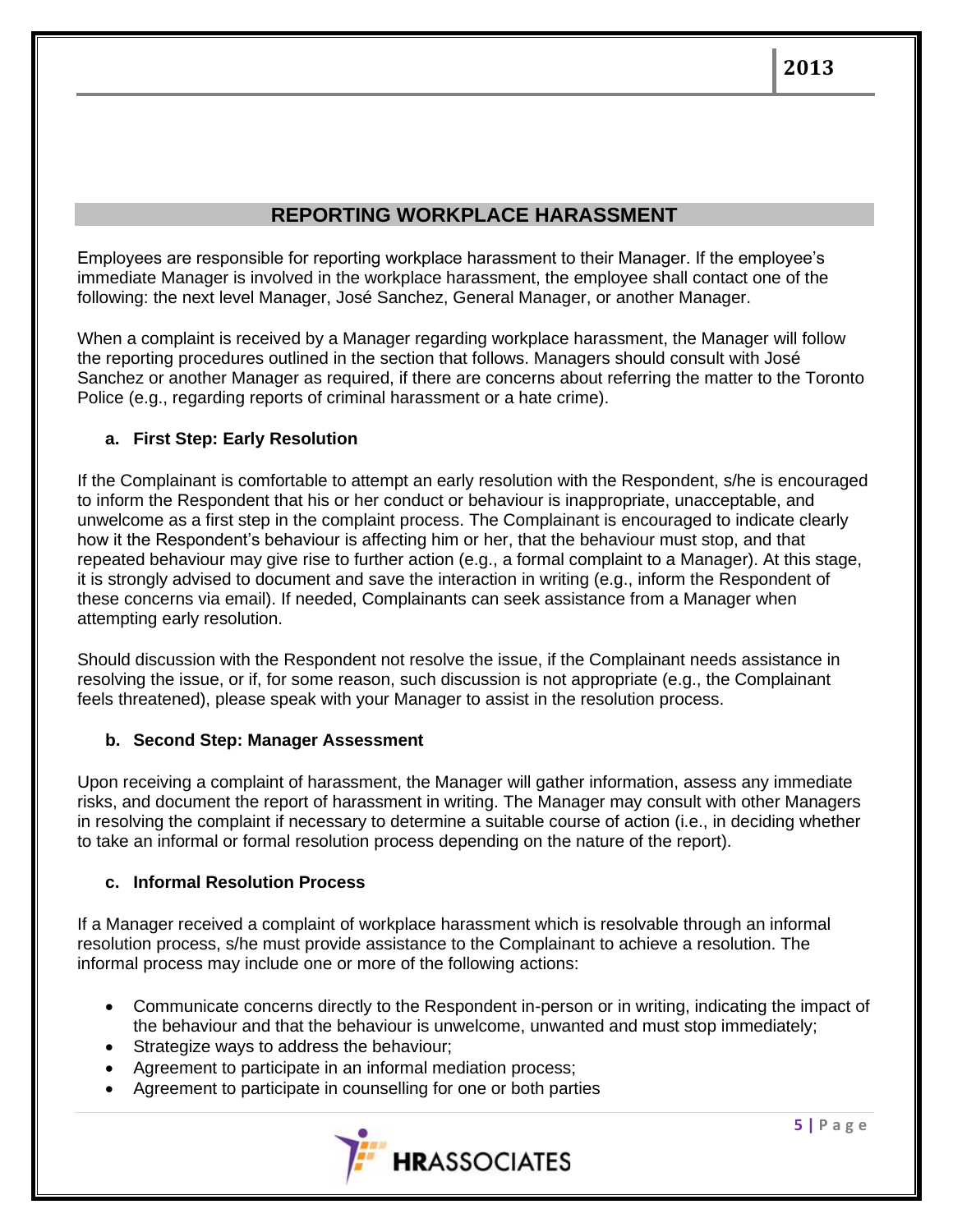The informal resolution process is a shared responsibility among parties involved in the complaint and should include individual meetings with the parties as appropriate (i.e., Complainant, Respondent, and witnesses). The parties may decide to meet as a group during the informal resolution process. If desired, the parties at the meeting(s) may invite representatives such as another Manager.

Throughout the informal resolution process, the Manager shall consider whether any interim measures shall be taken.

If the concern is resolved informally then the file is closed.

If the complaint remains unresolved, the Manager may also seek assistance from José Sanchez, General Manager. After consultation, the Manager may then attempt further informal resolution or formal resolution.

### <span id="page-5-0"></span>**d. Formal Process**

If resolution through the informal process is not possible, the Manager shall forward the complaint to José Sanchez, General Manager, to initiate a formal investigation and to consider if any interim measures are required during the process.

Upon receipt of a request for a formal investigation of a workplace harassment concern, José Sanchez, President and General Manager may appoint a third-party (such as a mediator, police in the case of criminal harassment/hate crime, or another internal Manager).

### <span id="page-5-1"></span>**e. Resolution**

The Manager(s) providing assistance to the report of harassment, in consultation with José Sanchez, shall determine whether further action corrective action/discipline is warranted. The Complainant will be informed of any action taken and the file will be closed.

If there is more than one Complainant or Respondent involved in a complaint of harassment, the Complainant(s) or Respondent(s) shall receive information and findings which are applicable to his/her specific portion of the complaint/response, in order to maintain confidentiality.

<span id="page-5-2"></span>The Manager of both parties will contact the parties periodically to follow-up on the complaint of harassment, to ensure that the workplace is safe and harassment free, including free from reprisal for having sought protection pursuant to the *Act*.

# **III. WORKPLACE VIOLENCE**

# **PROCEDURES FOR REPORTING AND PREVENTING VIOLENCE**

### <span id="page-5-4"></span><span id="page-5-3"></span>**a. Procedures to Report an Act of Violence**

HR Associates has implemented measures and procedures for workers to report incidents of workplace violence to the employer or Manager. These procedures apply to HR Associates employees working at

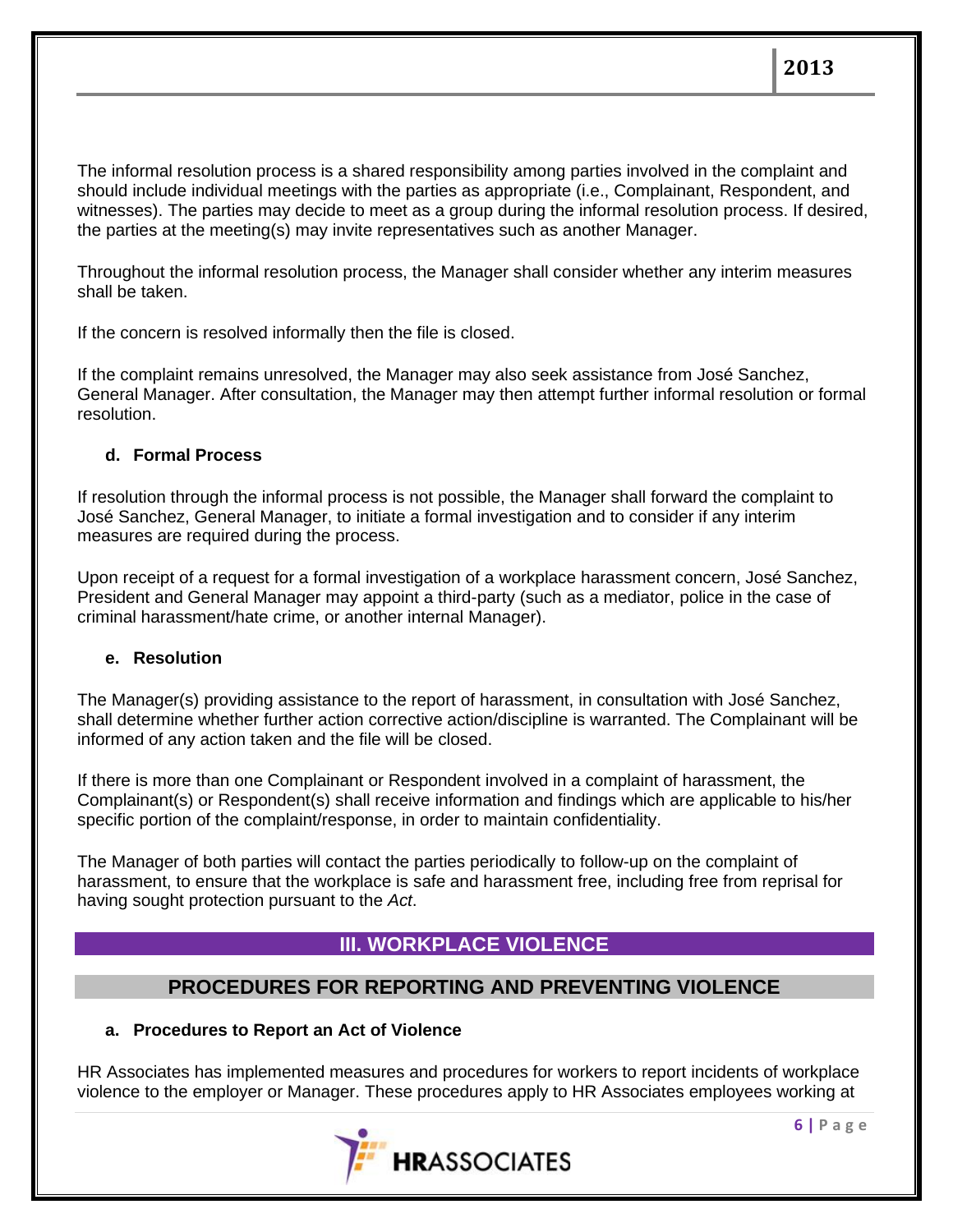302 The East Mall. For procedures relating to Temporary Assignment Employees, please refer to *Appendix A: Temporary Employees*.

The first step in any reporting process is to use the Internal Responsibility System and report any act of violence to your immediate Manager, unless you feel that you or anyone else is in immediate danger, Toronto Police must be contacted at 9-1-1 from any office phone.

<span id="page-6-0"></span>Managers who observe violence or receive a report of violence shall respond in a prompt and effective manner and contact Toronto Police, if necessary.

### **b. Risk Assessments**

Risk assessments are used to determine whether there are areas within HR Associates that may be susceptible to potential violence. Risk assessments include an assessment of the physical environment and a survey of specific risk factors associated with the type or conditions of work. There are 3 risk factors applicable to HR Associates that are used to assess whether a position may be susceptible to an act of violence:

- Working alone or in small numbers (WA)
- Handling cash (HC)
- Direct contact with clients (CC)

If any of the risk factors are identified, risk assessments will be completed for each separate risk. Refer to the *HR Associates Workplace Violence Risk Assessments Checklists* in Appendix C to view templates of each risk assessment, including controls/actions, priority of risk, and individuals assigned to control the risks.

Risk assessments will be conducted if there is a change from a prior assessment or at least every year. HR Associates will advise the Joint Health and Safety Committee of the results of the assessments of the risk of violence. Full risk assessment procedures are found in the *HR Associates Sample Documents for Workplace Violence Risk Assessments.*

# **CONTROL OF GENERAL RISK OF WORKPLACE VIOLENCE**

HR Associates has implemented measures and procedures to control the risks of workplace violence identified in the risk assessments:

*Violence Prevention Policy, Standards and Enforcement:* In accordance with the *Occupational Health and Safety Act*, HR Associates has clearly established standards and expectations for violence prevention as outlined in the *Harassment, Discrimination & Violence Policies* and this *Program*. HR Associates has zero tolerance for incidents of workplace violence perpetrated against or by any employee, visitor, contractor, or any other person at the workplace. Every person at HR Associates is responsible for acting in compliance with this policy. HR Associates will hold employees and visitors accountable by imposing discipline and other sanctions (up to and including discharge from the premises, termination).

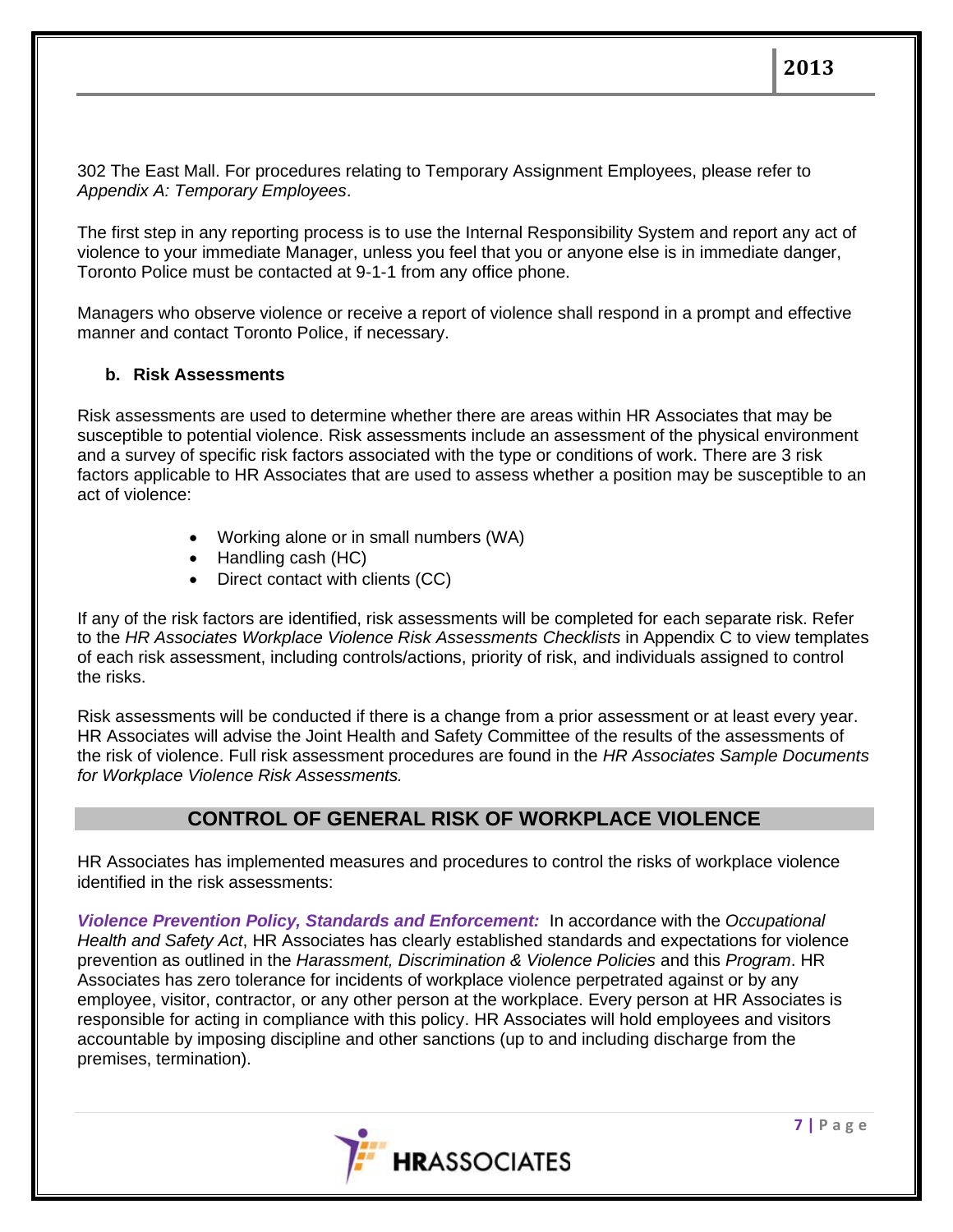*Physical Design*: HR Associates conducts risk assessments on an annual basis and reviews the physical layout and design of the HR Associates premises to minimize the risk of violence. In addition, HR Associates has a variety of electronic security devices and risk-based physical security measures, such as surveillance cameras monitoring the entrances to the HR Associates premises, and access control including locks and security alarms.

*Building Security Services:* HR Associates' workplaces are patrolled by security services at the main office building (302 The East Mall, Toronto). Security will be summoned in the event of an emergency, and to assist in specific situations as required (e.g., escorting individuals off the premises).

*Emergency Personnel:* HR Associates has designated emergency response personnel to perform specific functions in the event of an emergency, such as personnel trained in emergency First Aid, Fire Safety Representatives, and a Joint Health and Safety Committee who assesses workplace safety hazards on a monthly basis.

*Designated safe locations for emergency situations:* HR Associates has established a safe area in the event of a building emergency requiring evacuation. Refer to fire evacuation procedures in the *HR Associates Occupational Health and Safety Guide*. HR Associates will lock the doors to the premises and control access if there is the potential for violence entering the workplace. If there is a potential for violence within the HR Associates' workplace, Managers and emergency personnel will direct staff as required, such as exiting the workplace, evacuating the building, or locking down the premises from intruders.

*Worker training on the workplace violence policy and program and dealing with aggressive or violent clients:* All new employees will receive the *HR Associates Harassment, Discrimination, and Violence Policy* and this *Program* as part of their regular orientation. If any specific risk factors are identified as associated with their position, employees will receive specific direction on how to respond to situations of potential violence and how to report and summon immediate assistance.

# **SUMMONING IMMEDIATE ASSISTANCE**

HR Associates has various ways in which employees can summon for immediate assistance if they are at risk for violence or potential violence. These various ways include:

- *Office phones:* employees may call emergency numbers directly from their office phones such as police or building security. Employees may also call a Manager to summon immediate nonviolent crisis prevention intervention, if necessary.
- *Cell phones:* Employees may use their cell phones to call for immediate assistance if required. Employees may also call Managers on their cell phones if they require assistance from a Manager.
- *Emergency procedures:* Call for assistance. If there is nobody in the vicinity, use a phone to call security or the police.
- 9-1-1: Call the Toronto police by dialing 9-1-1 on the nearest telephone.

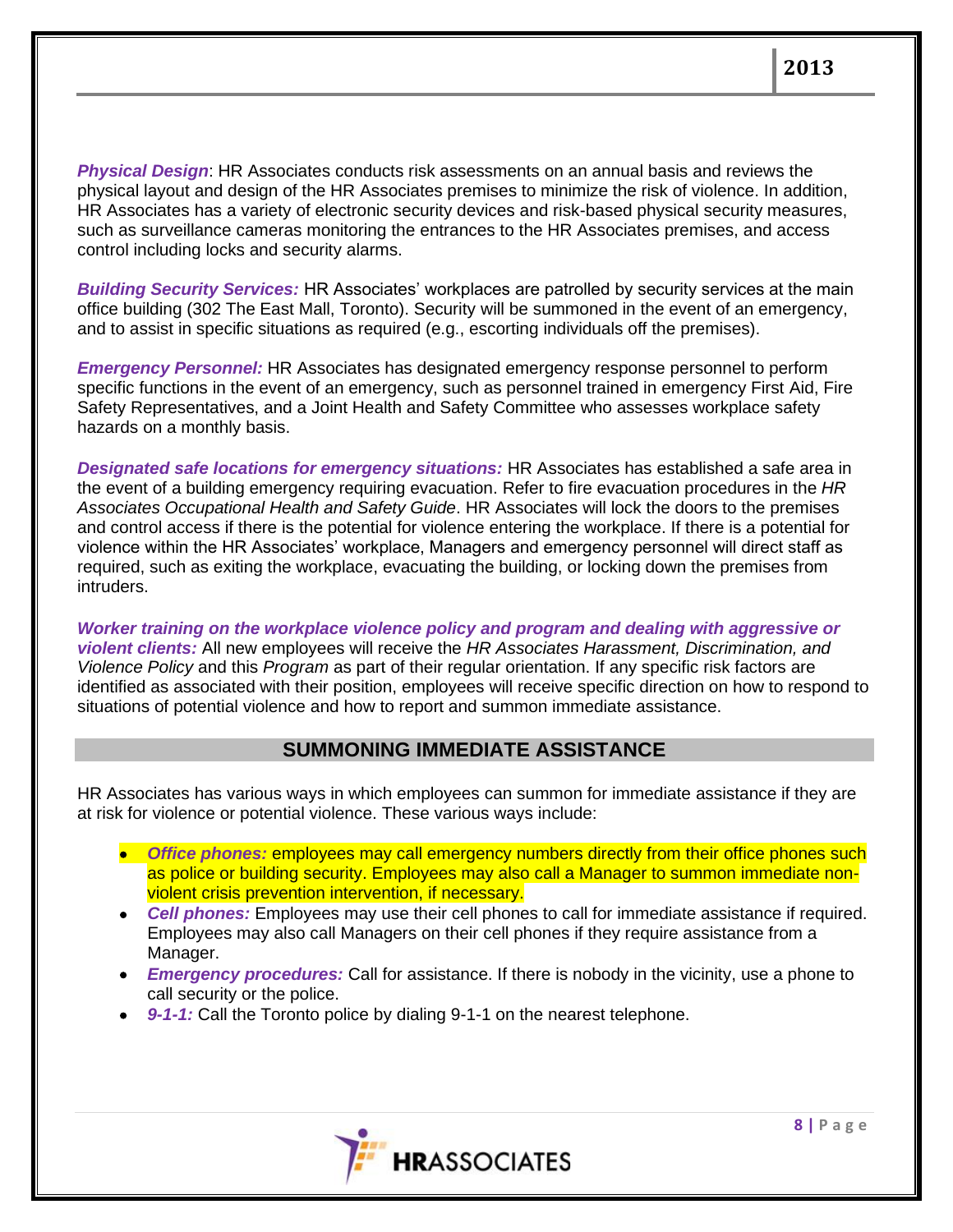# **EMERGENCY TELEPHONE NUMBERS**

HR Associates has prepared a list of contact numbers which are readily available on SharePoint that includes a list of emergency contacts. For certain designated employees who have been identified as being at risk due to their position (e.g., dealing with the public/complaints) a code word has also be established to alert that immediate assistance is required.

### *General Emergency Contacts:*

| <b>Contact</b>                                 | <b>Number</b>                             |
|------------------------------------------------|-------------------------------------------|
| <b>Toronto Police</b>                          | $9 - 1 - 1$                               |
| <b>Toronto Police Non-emergency</b>            | 416-808-2222                              |
| <b>Toronto Police TDD (TTY) -</b>              | For emergencies, dial 9-1-1 and press the |
| <b>Telecommunications Device for the</b>       | space bar announcer key repeatedly until  |
| <b>Deaf</b>                                    | a response is received. A non-emergency   |
|                                                | TDD telephone number is 416-467-0493.     |
| <b>Valhalla Executive Suites Security Cell</b> | 416-540-2579                              |
| <b>Phone</b>                                   |                                           |

## <span id="page-8-0"></span>**INVESTIGATION PROCEDURES FOR INCIDENTS OR COMPLAINTS OF WORKPLACE VIOLENCE**

All incidents and complaints of workplace violence will be investigated by HR Associates' President and General Manager, José Sanchez, and additional Managers as required.

If a report is received about the potential for violence, or an incident of violence, an action plan will be developed in order to address the immediate concern as well as mitigate any further similar acts of violence. All action plans will be documented. The action plan will include a time frame to implement the security controls, responsible parties, and follow-up procedures.

Investigations will begin as soon as possible immediately following the incident/received report. Managers may assign others, such as third parties (e.g., security, police, counselors) to deal with the issue if necessary. Managers will advise the Joint Health and Safety Committee of any workplace risks and hazards related to the potential for violence and will take measures to control those risks (e.g., implementing increased security). Other specific risk factors will be assessed and measures will be taken such as advising other parties of the potential for violence (e.g., informing reception to be aware of individuals and taking specific precautions/procedures if necessary).

# **DOMESTIC VIOLENCE**

When a Manager becomes aware or ought reasonably to be aware about a domestic situation that could likely expose a worker to physical injury within the workplace, the Manager is required to take steps to protect the worker and co-workers. Precautionary measures, such as creating a safety plan for employee(s) to avoid the threat of violence in various situations, may be used.

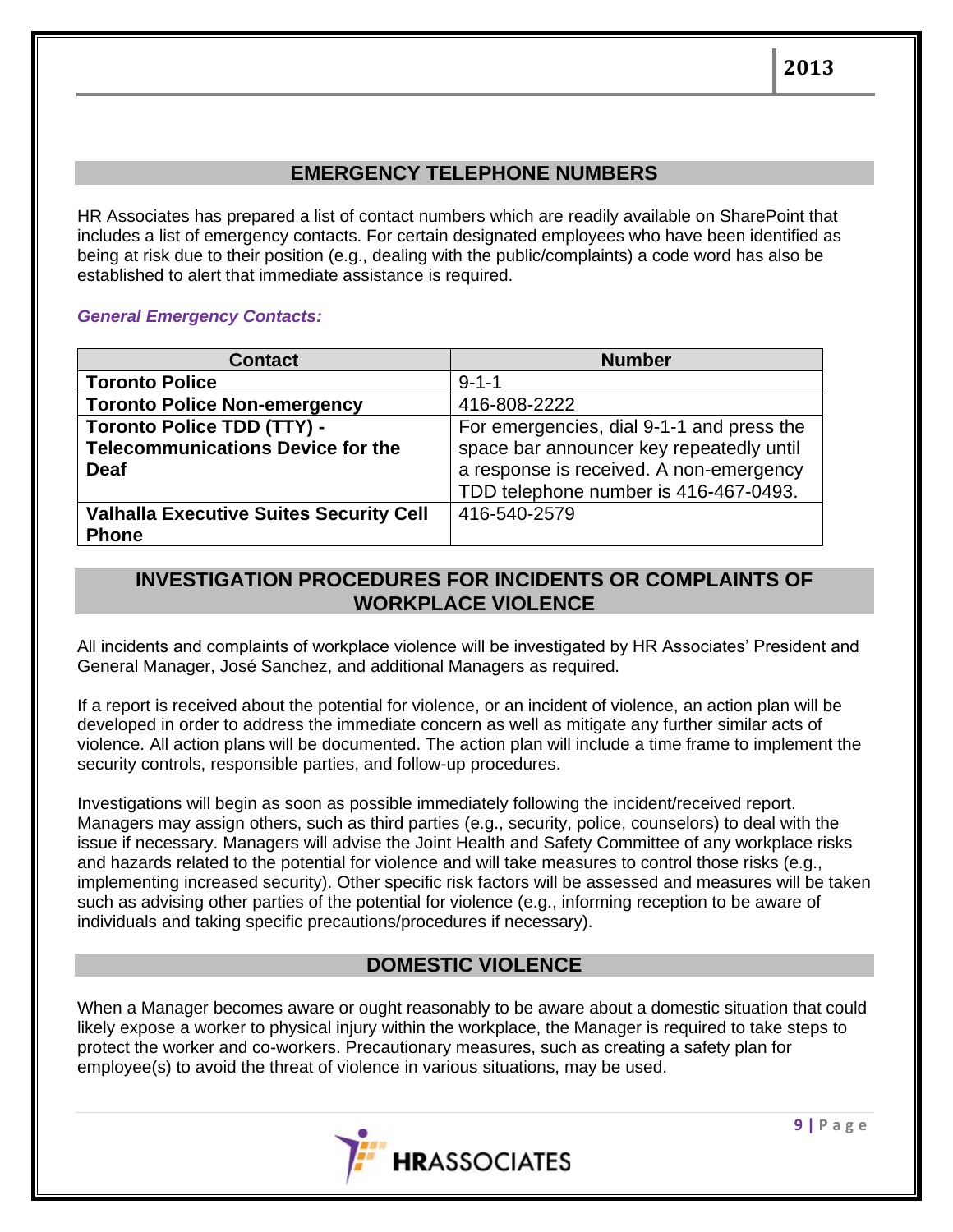# **DISCLOSURE OF PERSONS WITH A VIOLENT HISTORY**

Managers are required to provide information to a worker that is reasonably necessary to protect the worker from physical injury. If Managers are aware of an employee who is exposed to a risk of workplace violence from a person with a history of violent behavior, Management must provide the employee information, including personal information if:

- (a) the worker can be expected to encounter that person in the course of his or her work; and
- (b) the risk of workplace violence is likely to expose the worker to physical injury.

# **RIGHT TO REFUSE UNSAFE WORK**

Employees have the right to refuse unsafe work which may endanger the health or safety of themselves or others in accordance with the *Occupational Health & Safety Act*.

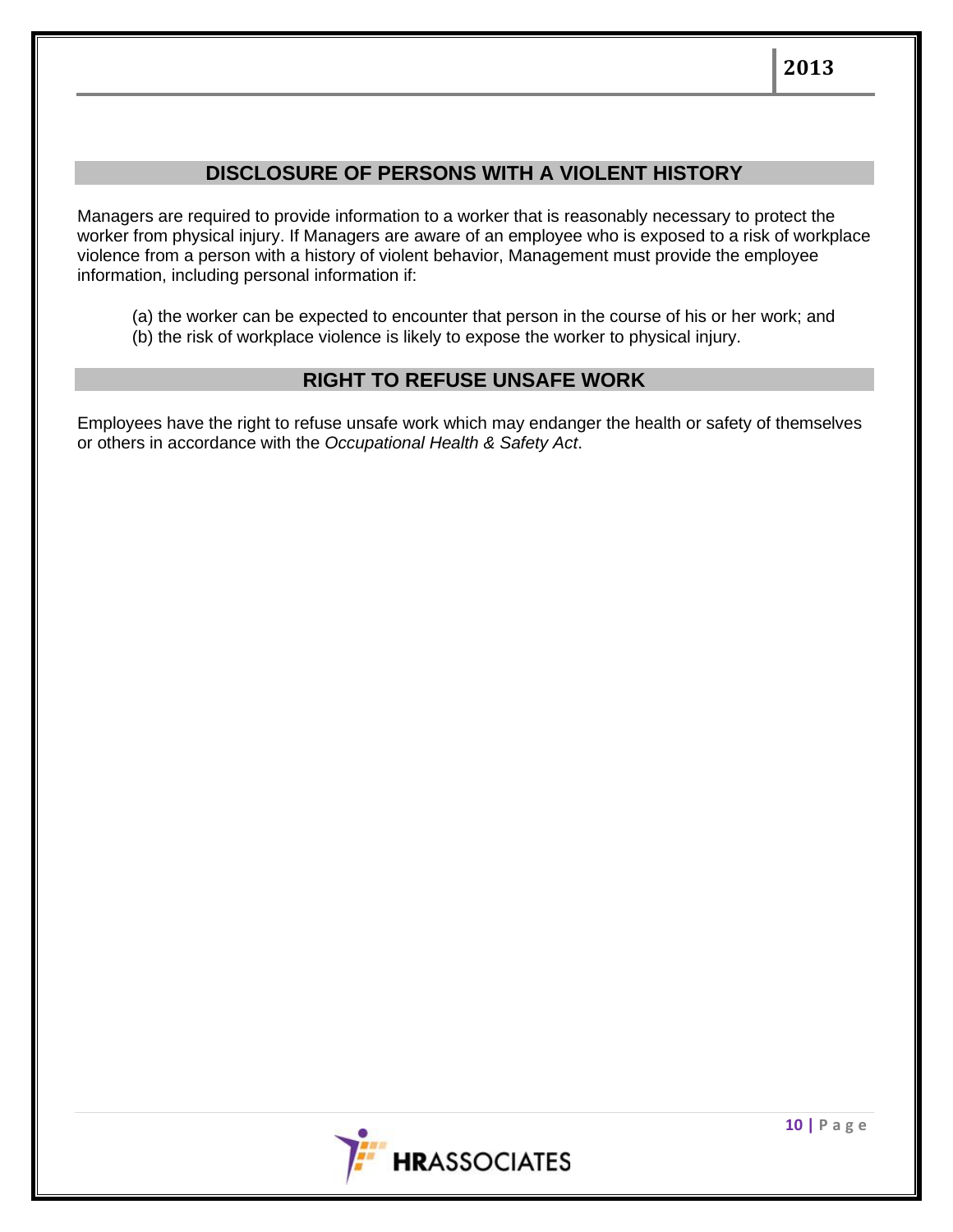<span id="page-10-0"></span>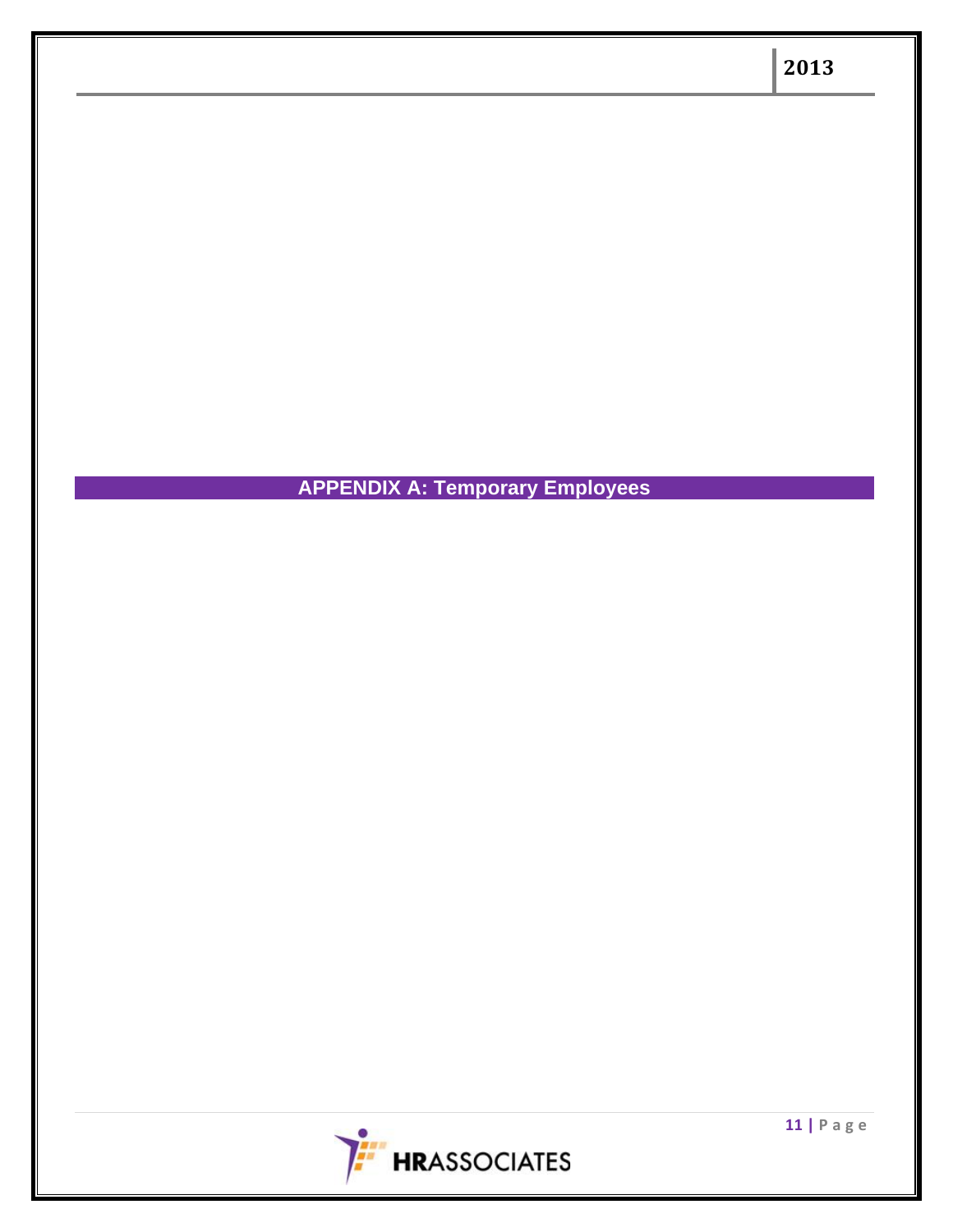

# **HR ASSOCIATES HARASSMENT, DISCRIMINATION, AND VIOLENCE PREVENTION PROGRAM FOR TEMPORARY EMPLOYEES**

#### *PURPOSE*

HR Associates is committed to providing and maintaining a workplace that is free of harassment and violence, as required by the *Occupational Health and Safety Act, 1990*. The *HR Associates Workplace Harassment & Violence Prevention Program* supplements the *HR Associates Harassment, Discrimination & Violence Policy* and outlines the procedures associated with the policy. The program will be reviewed and revised on an annual basis, as necessary.

#### *SCOPE*

The HR Associates Workplace Harassment & Violence Prevention Program is intended to provide guidelines on appropriate standards of behaviour/employee conduct and reporting procedures for temporary assignment employees working for third-party clients.

#### *NO REPRISAL*

The *HR Associates Workplace Harassment & Violence Prevention Program* prohibits reprisals against employees who have put forward information or complaints regarding incident(s) of workplace harassment or violence. The lack of evidence to prove a complaint does not mean that the complaint was put forward in bad faith.

#### *DEFINITIONS*

In this policy,

"Manager" refers to a member of the HR Associates Management team; "On-site supervisor" refers to the third-party client supervisor or Manager of the temporary employee on assignment.

In terms of reporting procedures for harassment and violence indicated below, temporary employees are expected to report all incidents of harassment/discrimination/violence to a Manager of HR Associates. Temporary employees can also report any incidents to their on-site supervisor after they have reported the incident(s) to HR Associates, who may refer the matter(s) to HR Associates to investigate.

Employees should be aware that the third-party client may have different reporting/investigation procedures and employees should consult with their on-site supervisor prior to their assignment for the reporting and investigation of harassment/violence. If in doubt, please contact your Employment Representative at HR Associates. In the case of an emergency, summon immediate assistance or dial 9-1-1 if there are immediate threats of danger/physical violence.

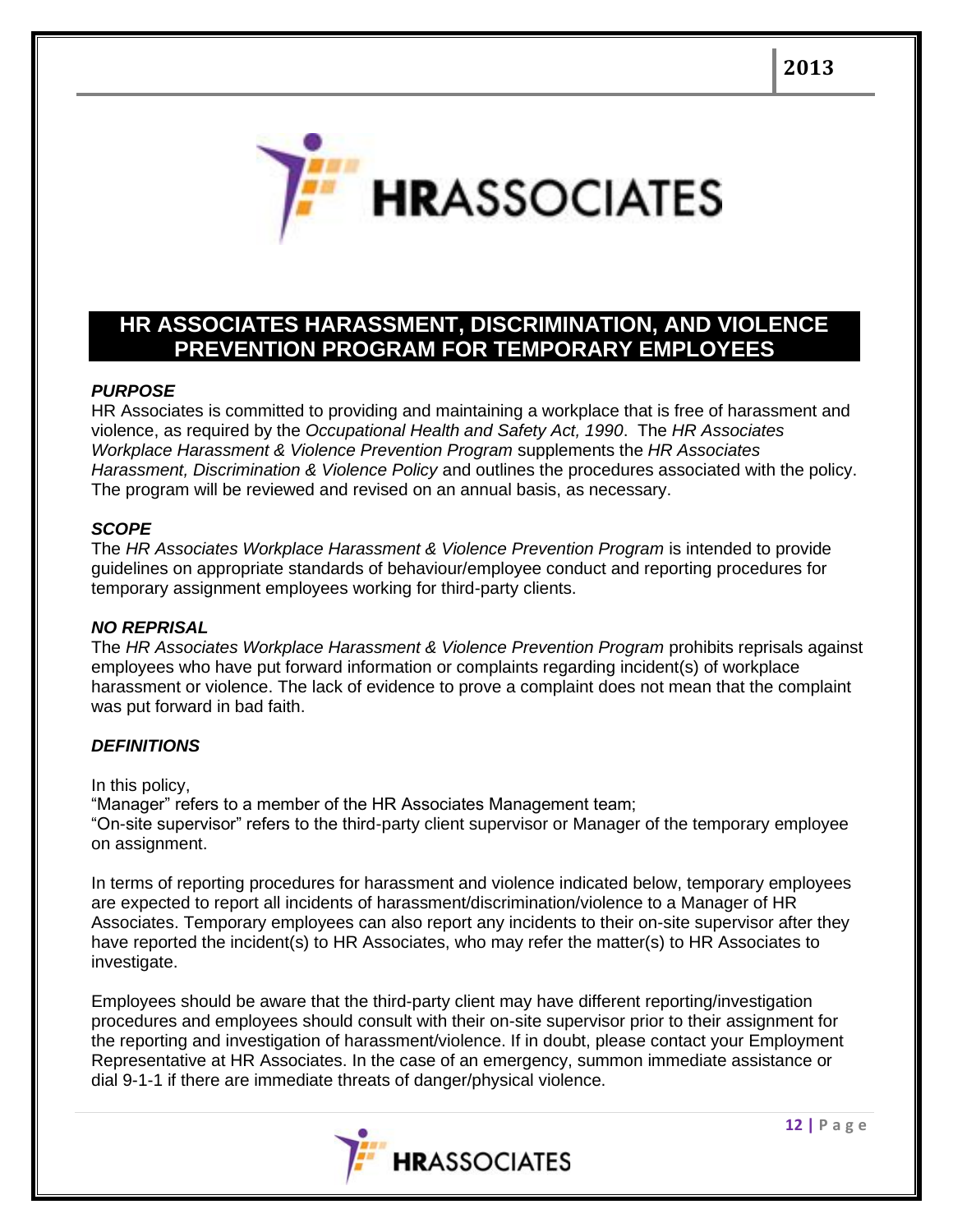# **PROCEDURES FOR REPORTING AND PREVENTING HARASSMENT**

## **c. Training and Prevention for Workplace Harassment**

All workers will be provided specific instruction with respect to this harassment prevention program. The *HR Associates Workplace Harassment, Discrimination, and Violence Policy* and *HR Associates Workplace Harassment & Violence Prevention Program* will be provided to each temporary assignment employee as part of their regular employee orientation and training. Additional copies and accessible formats of the policies and programs are available on request.

### **d. Parties involved in Workplace Harassment**

HR Associates prohibits workplace harassment by or toward any employee working for HR Associates, including contractors, consultants, temporary assignment employees, Managers, or regular employees. HR Associates also prohibits workplace harassment by or toward related third parties and visitors.

# **COMPLAINT PROCESS**

### **c. Confidentiality**

HR Associates expects that parties involved in reports of workplace harassment hold information related to the complaint in the strictest of confidence. Parties involved in the complaint, including witnesses, complainants, respondents, and Managers, shall not disclose any confidential information related to the complaint during the course of the report of harassment. All names and identifying information related to complainants, respondents, witnesses and other parties involved in the report will be kept confidential and will only be disclosed to those with a need to know if absolutely necessary during the course of investigating the report.

## **d. Complaint Process**

The complaint process includes the following general stages:

- The Manager/on-site supervisor will gather information from the complainant;
- The Manager/on-site supervisor will inform the Respondent of the report of harassment;
- The Respondent will have the opportunity to respond to the allegations;
- Management/supervision will consult with other Managers and parties involved to determine a suitable outcome;
- Should there exist a conflict of interest involving the parties in the report of harassment, Management/supervision will decide on an alternate course of action to reach a suitable outcome.

## **REPORTING WORKPLACE HARASSMENT**

Employees are responsible for reporting workplace harassment to their Manager/on-site supervisor. If the employee's immediate Manager/on-site supervisor is involved in the workplace harassment, the

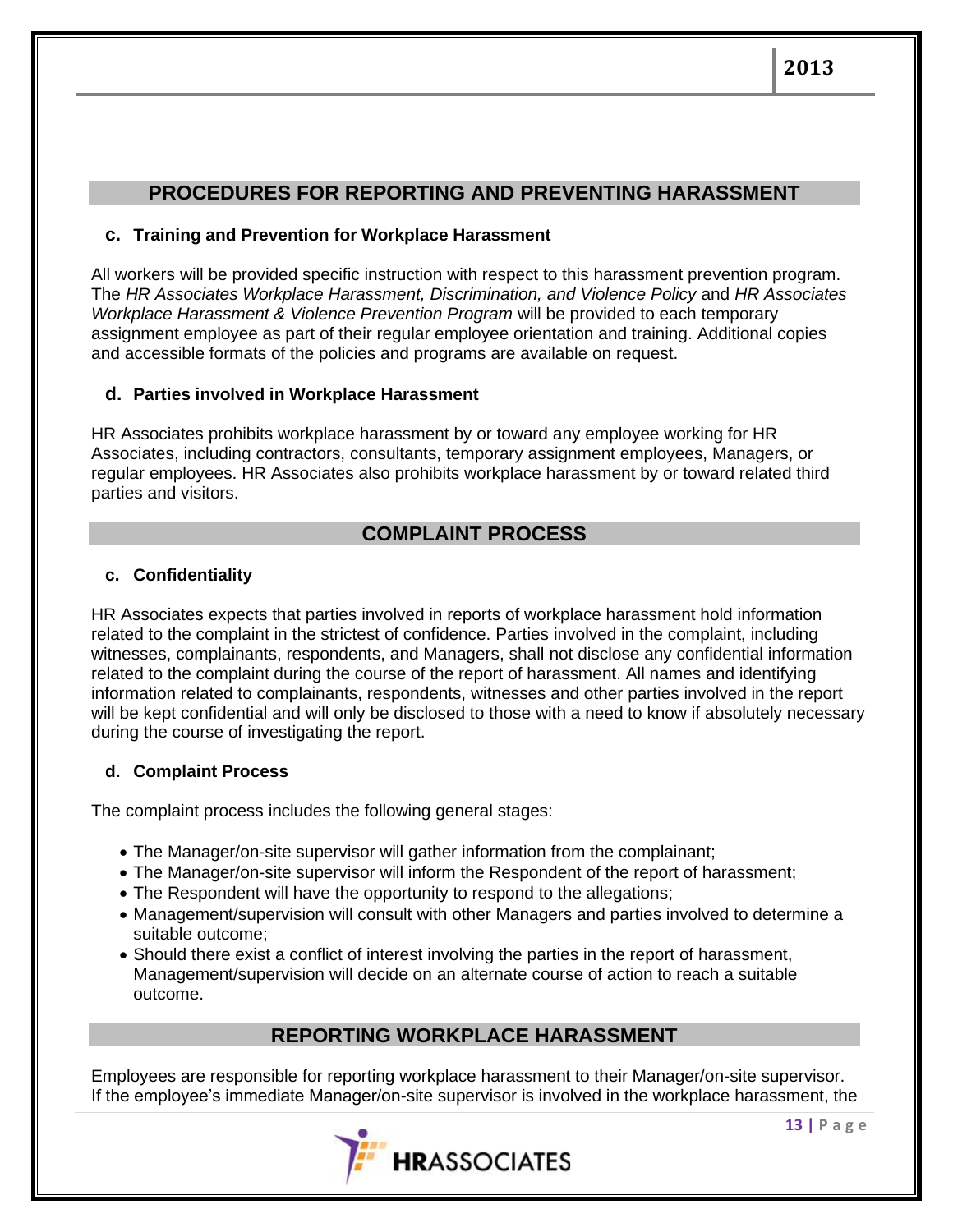employee shall contact one of the following: the next level HR Associates Manager, José Sanchez, General Manager, or another Manager/on-site supervisor.

When a complaint is received by a Manager regarding workplace harassment, the Manager will follow the reporting procedures outlined in the section that follows. Managers should consult with José Sanchez or another Manager as required, if there are concerns about referring the matter to the Toronto Police (e.g., regarding reports of criminal harassment or a hate crime).

## **f. First Step: Early Resolution**

If the Complainant is comfortable to attempt an early resolution with the Respondent, s/he is encouraged to inform the Respondent that his or her conduct or behaviour is inappropriate, unacceptable, and unwelcome as a first step in the complaint process. The Complainant is encouraged to indicate clearly how it the Respondent's behaviour is affecting him or her, that the behaviour must stop, and that repeated behaviour may give rise to further action (e.g., a formal complaint to a Manager). At this stage, it is strongly advised to document and save the interaction in writing (e.g., inform the Respondent of these concerns via email). If needed, Complainants can seek assistance from a Manager when attempting early resolution.

Should discussion with the Respondent not resolve the issue, if the Complainant needs assistance in resolving the issue, or if, for some reason, such discussion is not appropriate (e.g., the Complainant feels threatened), please speak with your Manager to assist in the resolution process.

## **g. Second Step: Manager Assessment**

Upon receiving a complaint of harassment, the Manager will gather information, assess any immediate risks, and document the report of harassment in writing. The Manager may consult with other Managers in resolving the complaint if necessary to determine a suitable course of action (i.e., in deciding whether to take an informal or formal resolution process depending on the nature of the report).

## **h. Informal Resolution Process**

If a Manager received a complaint of workplace harassment which is resolvable through an informal resolution process, s/he must provide assistance to the Complainant to achieve a resolution. The informal process may include one or more of the following actions:

- Communicate concerns directly to the Respondent in-person or in writing, indicating the impact of the behaviour and that the behaviour is unwelcome, unwanted and must stop immediately;
- Strategize ways to address the behaviour;
- Agreement to participate in an informal mediation process;
- Agreement to participate in counselling for one or both parties

The informal resolution process is a shared responsibility among parties involved in the complaint and should include individual meetings with the parties as appropriate (i.e., Complainant, Respondent, and witnesses). The parties may decide to meet as a group during the informal resolution process. If desired, the parties at the meeting(s) may invite representatives such as another Manager.

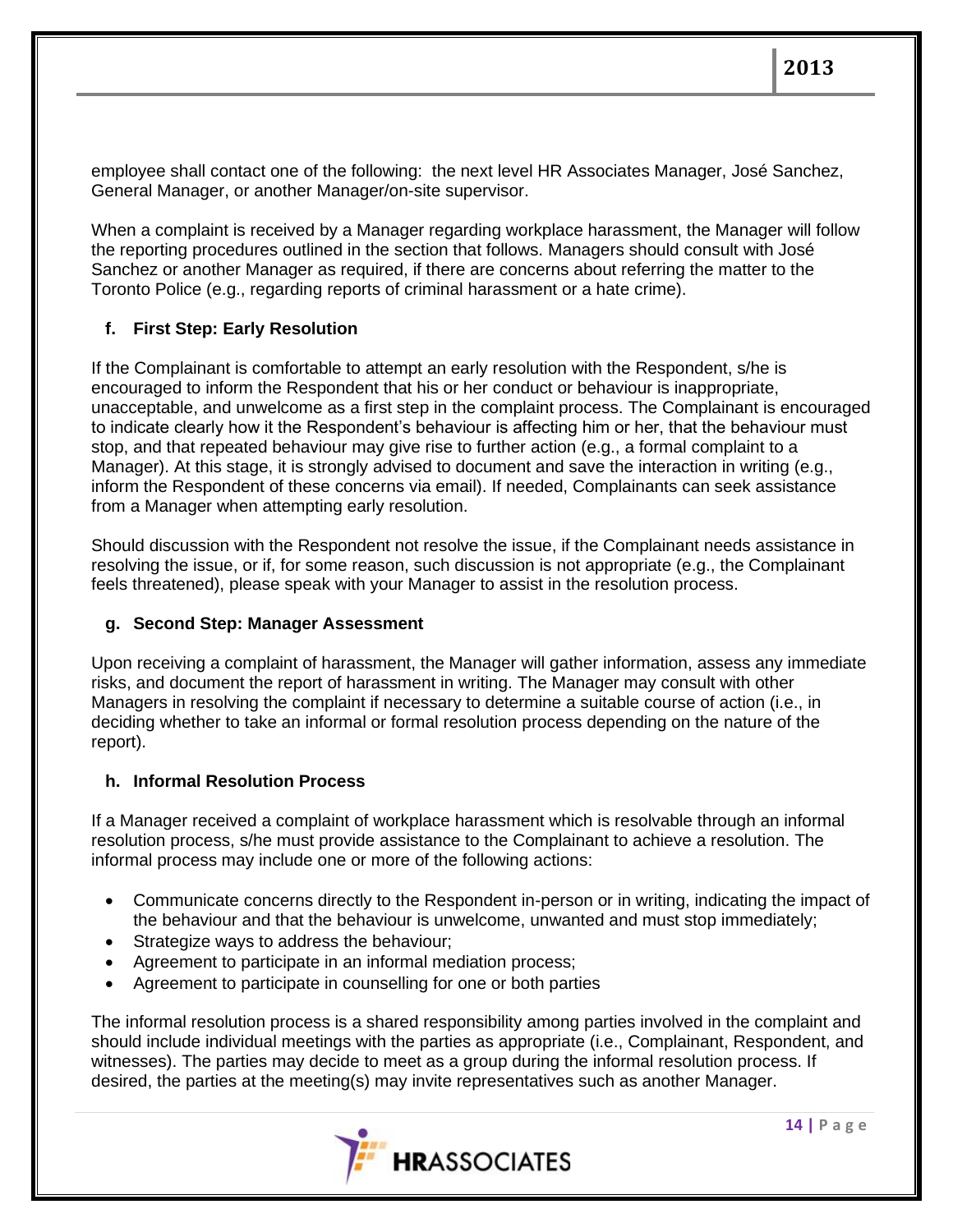Throughout the informal resolution process, the Manager shall consider whether any interim measures shall be taken.

If the concern is resolved informally then the file is closed.

If the complaint remains unresolved, the Manager may also seek assistance from José Sanchez, General Manager. After consultation, the Manager may then attempt further informal resolution or formal resolution.

### **i. Formal Process**

If resolution through the informal process is not possible, the Manager shall forward the complaint to José Sanchez, General Manager, to initiate a formal investigation and to consider if any interim measures are required during the process.

Upon receipt of a request for a formal investigation of a workplace harassment concern, José Sanchez, President and General Manager may appoint a third-party (such as a mediator, police in the case of criminal harassment/hate crime, or another internal Manager).

#### **j. Resolution**

The Manager(s) providing assistance to the report of harassment, in consultation with José Sanchez, shall determine whether further action corrective action/discipline is warranted. The Complainant will be informed of any action taken and the file will be closed.

If there is more than one Complainant or Respondent involved in a complaint of harassment, the Complainant(s) or Respondent(s) shall receive information and findings which are applicable to his/her specific portion of the complaint/response, in order to maintain confidentiality.

The Manager of both parties will contact the parties periodically to follow-up on the complaint of harassment, to ensure that the workplace is safe and harassment free, including free from reprisal for having sought protection pursuant to the *Act*.

## **PROCEDURES FOR REPORTING AND PREVENTING VIOLENCE**

HR Associates has implemented measures and procedures for workers to report incidents of workplace violence to the on-site supervisor or Manager:

The first step in any reporting process is to use the Internal Responsibility System and report any act of violence to your immediate Manager/on-site supervisor, unless you feel that you or anyone else is in immediate danger, Toronto Police must be contacted at 9-1-1 from any office phone.

Managers/on-site supervisors who observe violence or receive a report of violence shall respond in a prompt and effective manner and contact Toronto Police, if necessary.

## **SUMMONING IMMEDIATE ASSISTANCE**

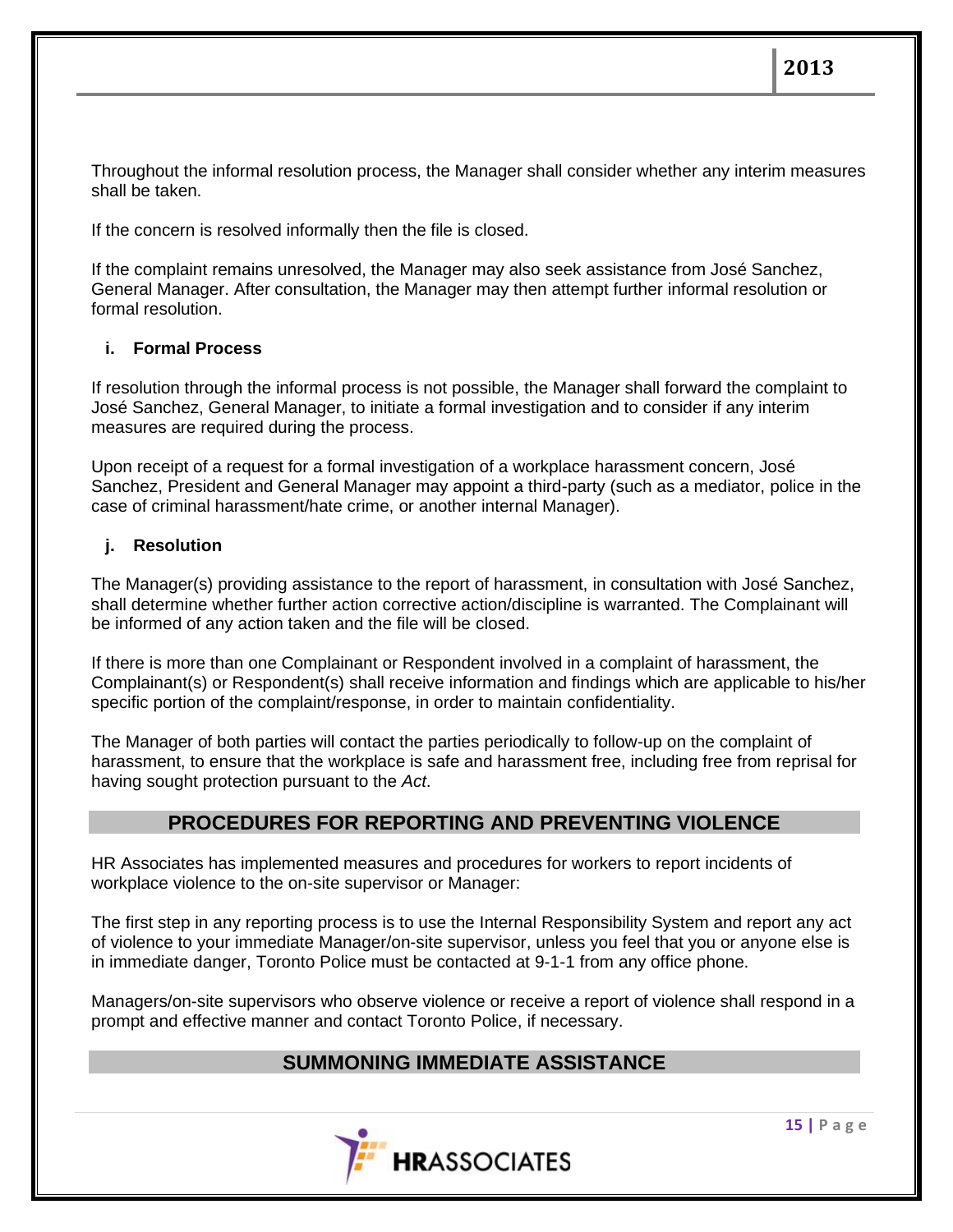HR Associates has various ways in which employees can summon for immediate assistance if they are at risk for violence or potential violence. These various ways include:

- *Office phones:* employees may call emergency numbers directly from their office phones such as police or building security. Employees may also call a Manager or on-site supervisor to summon immediate non-violent crisis prevention intervention, if necessary.
- *Cell phones:* Employees may use their cell phones to call for immediate assistance if required. Employees may also call Managers/on-site supervisors on their cell phones if they require assistance from a Manager.
- *Emergency procedures:* Call for assistance. If there is nobody in the vicinity, use a phone to call security or the police.
- *9-1-1:* Call the Toronto police by dialing 9-1-1 on the nearest telephone.

## **EMERGENCY TELEPHONE NUMBERS**

#### *General Emergency Contacts:*

| <b>Contact</b>                                                                               | <b>Number</b>                                                                                                                                                                |
|----------------------------------------------------------------------------------------------|------------------------------------------------------------------------------------------------------------------------------------------------------------------------------|
| <b>Toronto Police</b>                                                                        | $9 - 1 - 1$                                                                                                                                                                  |
| <b>Toronto Police Non-emergency</b>                                                          | 416-808-2222                                                                                                                                                                 |
| <b>Toronto Police TDD (TTY) -</b><br><b>Telecommunications Device for the</b><br><b>Deaf</b> | For emergencies, dial 9-1-1 and press<br>the space bar announcer key<br>repeatedly until a response is received.<br>A non-emergency TDD telephone<br>number is 416-467-0493. |
| <b>Jose Sanchez, President and General</b><br><b>Manager</b>                                 | Office: 416-237-1500 ext. 226                                                                                                                                                |
| <b>Heather Lucas, Manager of Interim</b><br><b>Staffing/Administration</b>                   | Office: 416-237-1500 ext. 242                                                                                                                                                |

## **INVESTIGATION PROCEDURES FOR INCIDENTS OR COMPLAINTS OF WORKPLACE VIOLENCE**

All incidents and complaints of workplace violence will be investigated by HR Associates' President and General Manager, José Sanchez, and additional third-party Managers and on-site supervisors as required.

If a report is received about the potential for violence, or an incident of violence, an action plan will be developed in order to address the immediate concern as well as mitigate any further similar acts of violence. All action plans will be documented. The action plan will include a time frame to implement the security controls, responsible parties, and follow-up procedures.

Investigations will begin as soon as possible immediately following the incident/received report. Managers/on-site supervisors may assign others, such as third parties (e.g., security, police, counselors) to deal with the issue if necessary. Managers will advise the Joint Health and Safety Committee of any workplace risks and hazards related to the potential for violence and will take

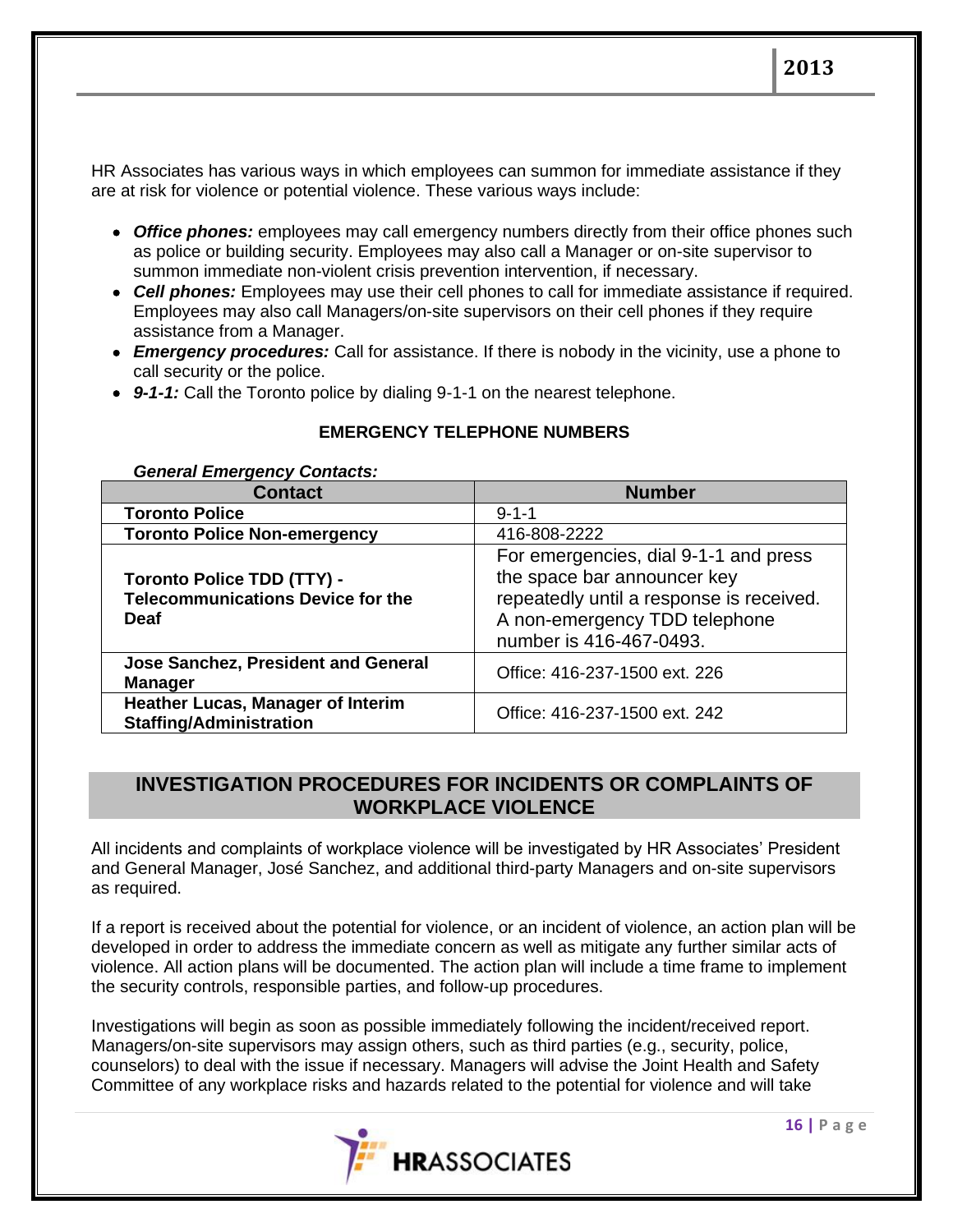measures to control those risks (e.g., implementing increased security). Other specific risk factors will be assessed and measures will be taken such as advising other parties of the potential for violence.

## **DOMESTIC VIOLENCE**

When a Manager becomes aware or ought reasonably to be aware about a domestic situation that could likely expose a worker to physical injury within the workplace, the Manager is required to take steps to protect the worker and co-workers. Precautionary measures, such as creating a safety plan for employee(s) to avoid the threat of violence in various situations, may be used.

# **DISCLOSURE OF PERSONS WITH A VIOLENT HISTORY**

Managers are required to provide information to a worker that is reasonably necessary to protect the worker from physical injury. If Managers are aware of an employee who is exposed to a risk of workplace violence from a person with a history of violent behavior, Management must provide the employee information, including personal information if:

(a) the worker can be expected to encounter that person in the course of his or her work; and (b) the risk of workplace violence is likely to expose the worker to physical injury.

# **RIGHT TO REFUSE UNSAFE WORK**

Employees have the right to refuse unsafe work which may endanger the health or safety of themselves or others in accordance with the *Occupational Health & Safety Act*.

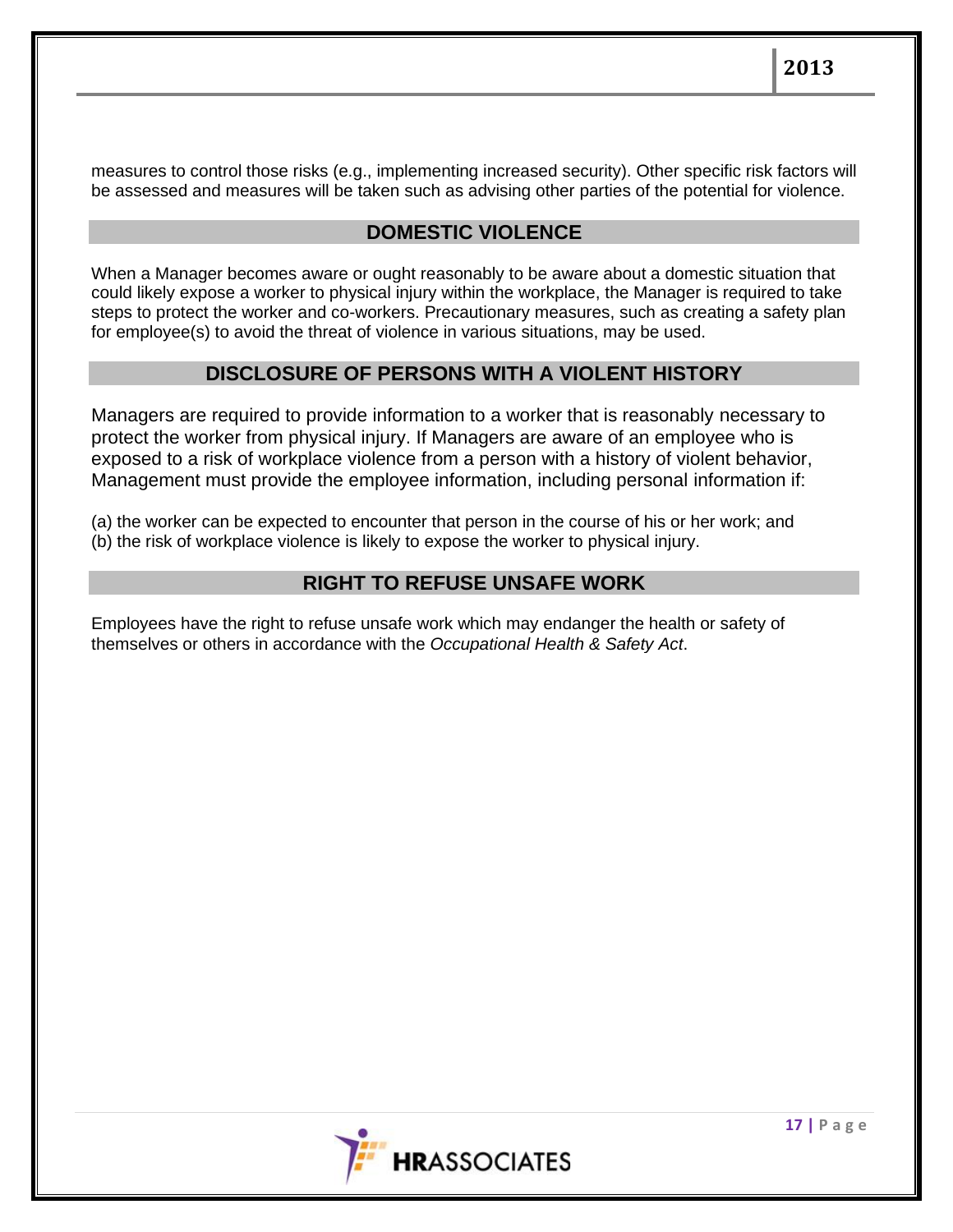## **APPENDIX B: Definitions**

*Complainant:* The individual who puts forward a complaint of harassment or discrimination regarding the harassment or discrimination that was directed towards him or her or another person or group.

*Direct Discrimination:* This describes an act, behaviour or practice of treating a person unequally on the basis of any of the prohibited grounds. Direct discrimination may be overt and admitted or covert and denied. The second form of discrimination, referred to as "constructive discrimination" in the Ontario Human Rights Code, is most commonly known as systemic discrimination because it is discrimination inherent in, or the result of, the organization's informal or formal policies, practices or procedures. On the face the policy, procedure, or program is not discriminating, but it results or restricts the persons belonging to one of the prohibited grounds.

*Discrimination:* Discrimination is any practice or behavior, whether intentional or not, which has a negative impact on an individual or group because of personal characteristics or circumstances unrelated to the persons facilities or the employment or service issue in question. Discrimination may arise as a result of direct differential treatment or it may result from the unequal effect of treating of individuals and groups in the same way. Either way, if the effect of the behavior of the individual is to withhold or limit full, equal and meaningful access to goods, services, facilities, employment, housing accommodations or contract available to other members of society, it is discrimination.

*Domestic Violence:* A person who has a personal relationship with a worker – such as a spouse or former spouse, current or former intimate partner or a family member – may physically harm, or attempt or threaten to physically harm, that worker at work. In these situations, domestic violence is considered workplace violence.

*Hate Crimes:* The *Criminal Code of Canada* includes two sections under Hate Propaganda related to hate crimes. Section 318 (1) prohibits advocating genocide. Section 319 (1) defines public incitement of hatred as 'communicating statements in any public place, [inciting] hatred against any identifiable group where such incitement is likely to lead to a breach of the peace.' Section 319 (2) defines willful promotion of hatred as 'communicating statements, other than in private conversation, [which] wilfully promotes hatred against any identifiable group.'

*Poisoned Work Environment:* A poisoned work environment is a form of indirect harassment/discrimination. It occurs when comments or actions ridicule or demean a person or group creating real or perceived inequalities in the workplace. Pornography, pin-ups, offensive cartoons, insulting slurs or jokes, and malicious gossip (even when they are not directed towards a specific employee or group of employees) have been found to "poison the work environment" for employees.

*Prohibited (Protected) Grounds:* The list of grounds related to employment for which a person or group is protected under the *Ontario Human Rights Code*. The prohibited grounds include citizenship, race, place of origin, ethnic origin, colour, ancestry, disability, age, creed, sex/pregnancy, family status, marital status, sexual orientation, gender identity, gender expression, receipt of public assistance, and record of offence. Under the *Code* and this policy, there are protections where there is a perception that one of the above grounds applies or where you have been treated differently because of an association or relationship with a person identified by one of the above grounds.

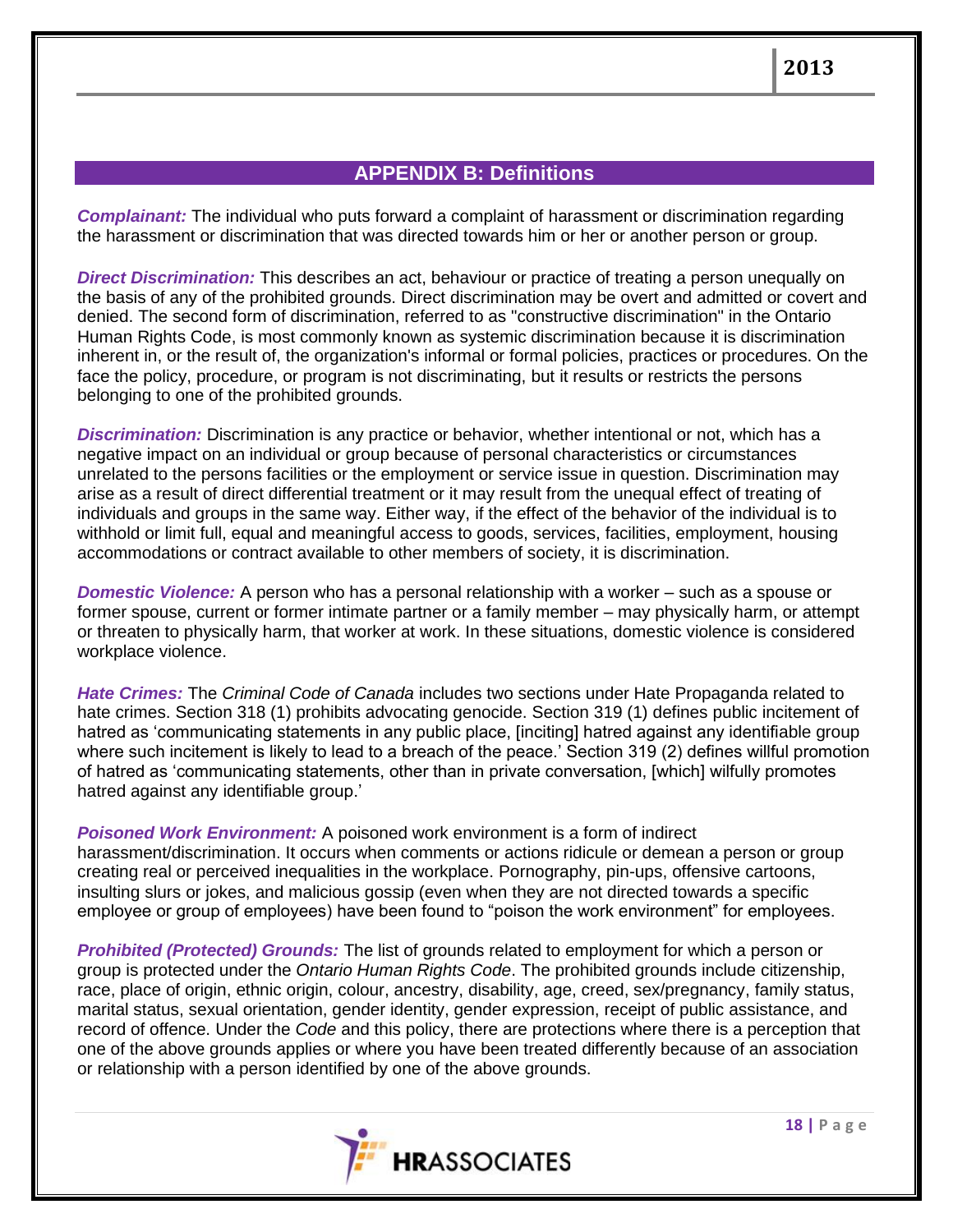*Respondent:* The individual who directed the alleged harassment or discriminatory remarks at another person or person(s).

*Sexual Harassment:* Sexual harassment is a type of discrimination based on sex. Sexual harassment includes unwelcome sexual remarks, jokes, innuendoes or taunting and may be regarding a person's body, attire, sex, gender, or sexual orientation. Sexual harassment includes practical jokes of a sexual nature which cause awkwardness or embarrassment, display of pornographic pictures or other offensive material, leering (suggestive staring) or other offensive gestures, and/or demands for sexual favours and solicitations. Sexual harassment also includes reinforcing traditional gender roles. See: <http://www.ohrc.on.ca/en/sexual-harassment-employment-fact-sheet>

*Witness:* An individual who directly observes or witnesses an act or acts of harassment or discrimination against an individual or group.

*Workplace Harassment:* The *[Occupational Health and Safety Act](http://www.e-laws.gov.on.ca/html/statutes/english/elaws_statutes_90o01_e.htm)* defines workplace harassment as engaging in a course of vexatious comment or conduct against a worker, in a workplace – behaviour that is known or ought reasonably to be known to be unwelcome.

The comments or conduct typically happen more than once. They could occur over a relatively short period of time (for example, during the course of one day) or over a longer period of time (weeks, months or years).

Workplace harassment can involve unwelcome words or actions that are known or should be known to be offensive, embarrassing, humiliating or demeaning to a worker or group of workers. It can also include behaviour that intimidates, isolates or even discriminates against the targeted individual(s).

Workplace harassment often involves repeated words or actions, or a pattern of behaviours, against a worker or group of workers in the workplace that are unwelcome.

This may include:

- making remarks, jokes or innuendos that demean, ridicule, intimidate, or offend;
- displaying or circulating offensive pictures or materials in print or electronic form;
- bullying;
- repeated offensive or intimidating phone calls or e-mails; or
- inappropriate sexual touching, advances, suggestions or requests.

This definition of workplace harassment is broad enough to include harassment prohibited under Ontario's *[Human Rights Code](http://www.e-laws.gov.on.ca/html/statutes/english/elaws_statutes_90h19_e.htm)*, as well as what is often called "psychological harassment" or "personal harassment."

*Workplace Violence:* The *[Occupational Health and Safety Act](http://www.e-laws.gov.on.ca/html/statutes/english/elaws_statutes_90o01_e.htm)* defines workplace violence as the exercise of physical force by a person against a worker, in a workplace, that causes or could cause physical injury to the worker. It also includes an:

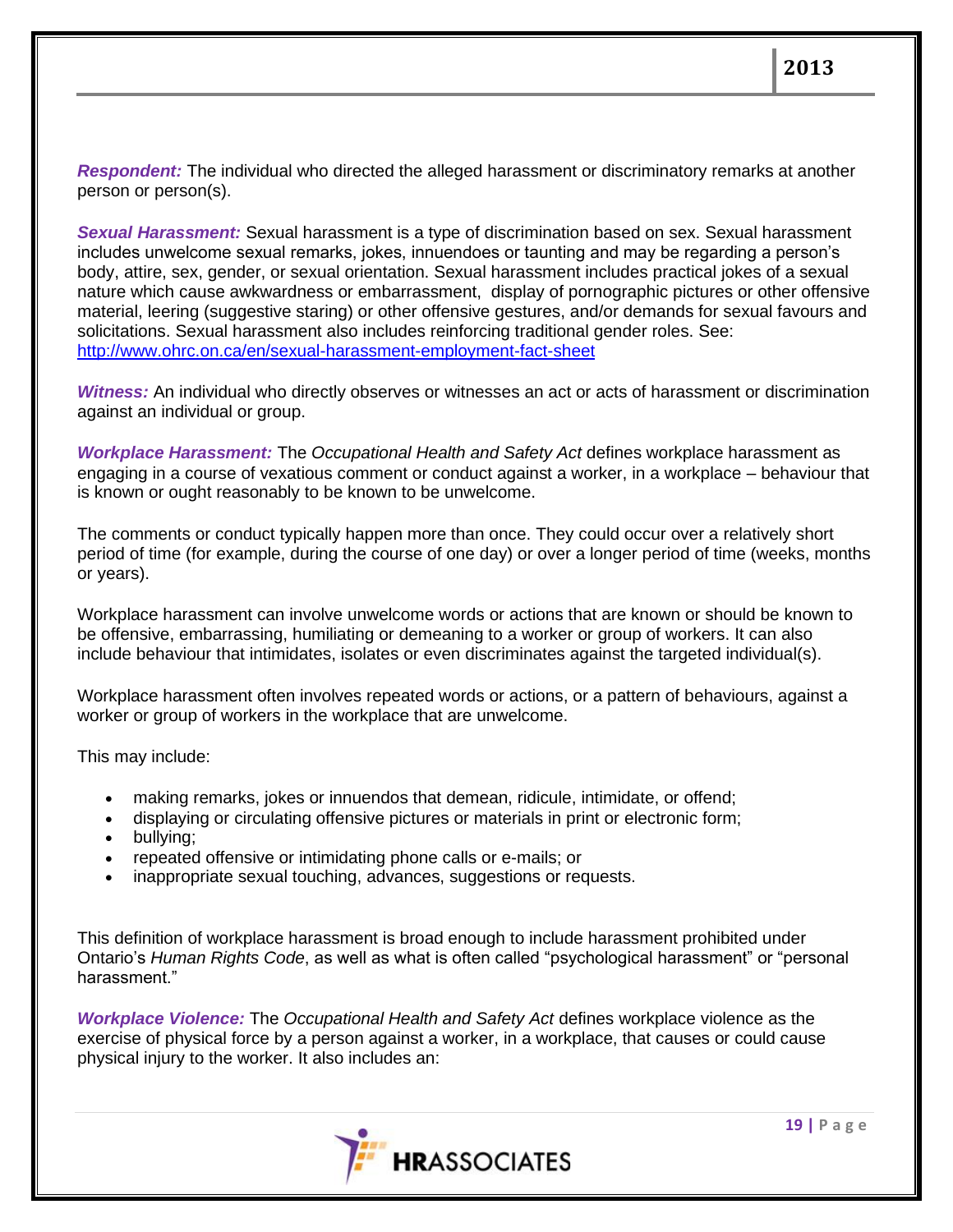- attempt to exercise physical force against a worker in a workplace, that could cause physical injury to the worker; and a
- statement or behaviour that a worker could reasonably interpret as a threat to exercise physical force against the worker, in a workplace, that could cause physical injury to the worker.

This definition of workplace violence is broad enough to include acts that would constitute offences under Canada's *[Criminal Code](http://laws.justice.gc.ca/en/C-46/)*.

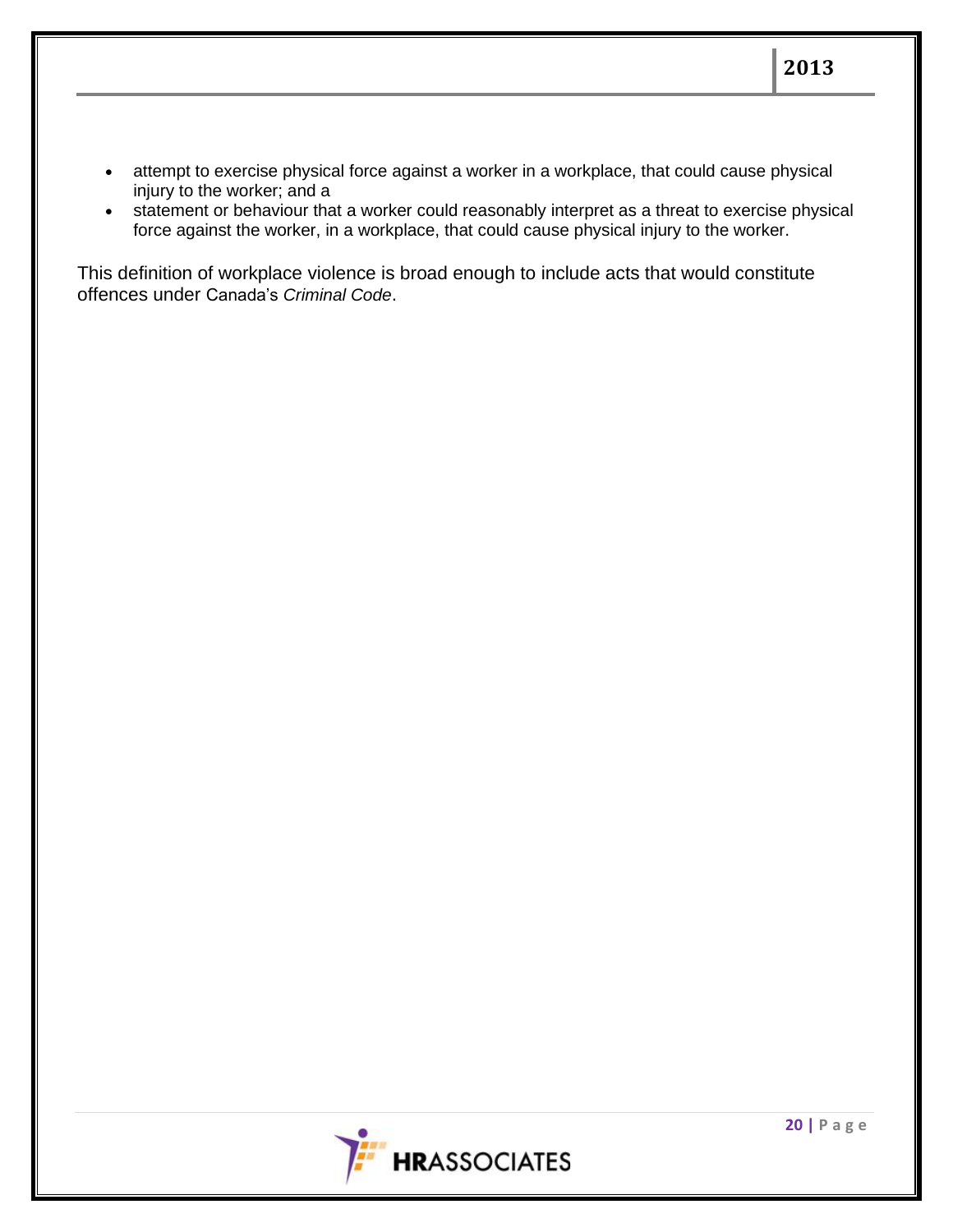# **APPENDIX C: WORKPLACE VIOLENCE RISK ASSESSMENTS**

## **I. OVERVIEW**

In accordance with the *Occupational Health & Safety Act*, 1990, HR Associates has established policies and procedures regarding workplace violence and the threat of workplace violence. These policies and procedures outline the rights and responsibilities of the employer and employees of HR Associates, as well as the reporting and investigation process for complaints of workplace harassment, discrimination, and violence.

An integral part of HR Associates' established procedures to prevent workplace violence includes conducting risk assessments for each critical area of HR Associates' business practices, such as dealing with customers, and the general physical layout of the main office. In accordance with the *Occupational Health and Safety Act*, 1990, the following risk assessment templates provide a checklist for Managers to assess associated risks of violence associated with specific areas of work within HR Associates.

## **II. PROCEDURES**

A designated Manager is expected to conduct a risk assessment for each area identified in the following templates on an annual basis, as well as when/if the nature of the business practices, physical environment, or work positions change, as required.

Managers are expected to communicate any risks identified, including the existing/recommended controls, timelines, and person(s) responsible for implementing controls to all Managers and the Joint Health and Safety Committee.

In addition to providing all HR Associates employees with the *HR Associates Harassment, & Violence Prevention Policy* and the *HR Associates Harassment & Violence Prevention Program,* identified risks in the risk assessments shall be communicated to each employee if they may be exposed to the risk in the course of their duties.

## **III. REFERENCES/RESOURCES**

*HR Associates Harassment & Violence Prevention Policy*

*HR Associates Harassment & Violence Prevention Program*

**Ministry of Labour** *Occupational Health and Safety* **(Workplace Violence and Harassment) Guide:**  [http://www.labour.gov.on.ca/english/hs/pubs/ohsa/ohsag\\_part3-01.php](http://www.labour.gov.on.ca/english/hs/pubs/ohsa/ohsag_part3-01.php)

*Occupational Health and Safety Act***, 1990:** 

[http://www.elaws.gov.on.ca/html/statutes/english/elaws\\_statutes\\_90o01\\_e.htm](http://www.elaws.gov.on.ca/html/statutes/english/elaws_statutes_90o01_e.htm) **Sample Documents Source:** Occupational Health and Safety Council of Ontario (OHSCO) WORKPLACE VIOLENCE PREVENTION SERIES. Developing Workplace Violence and Harassment Policies and Programs: A Toolbox. [http://www.labour.gov.on.ca/english/hs/pdf/wvps\\_toolbox.pdf](http://www.labour.gov.on.ca/english/hs/pdf/wvps_toolbox.pdf)

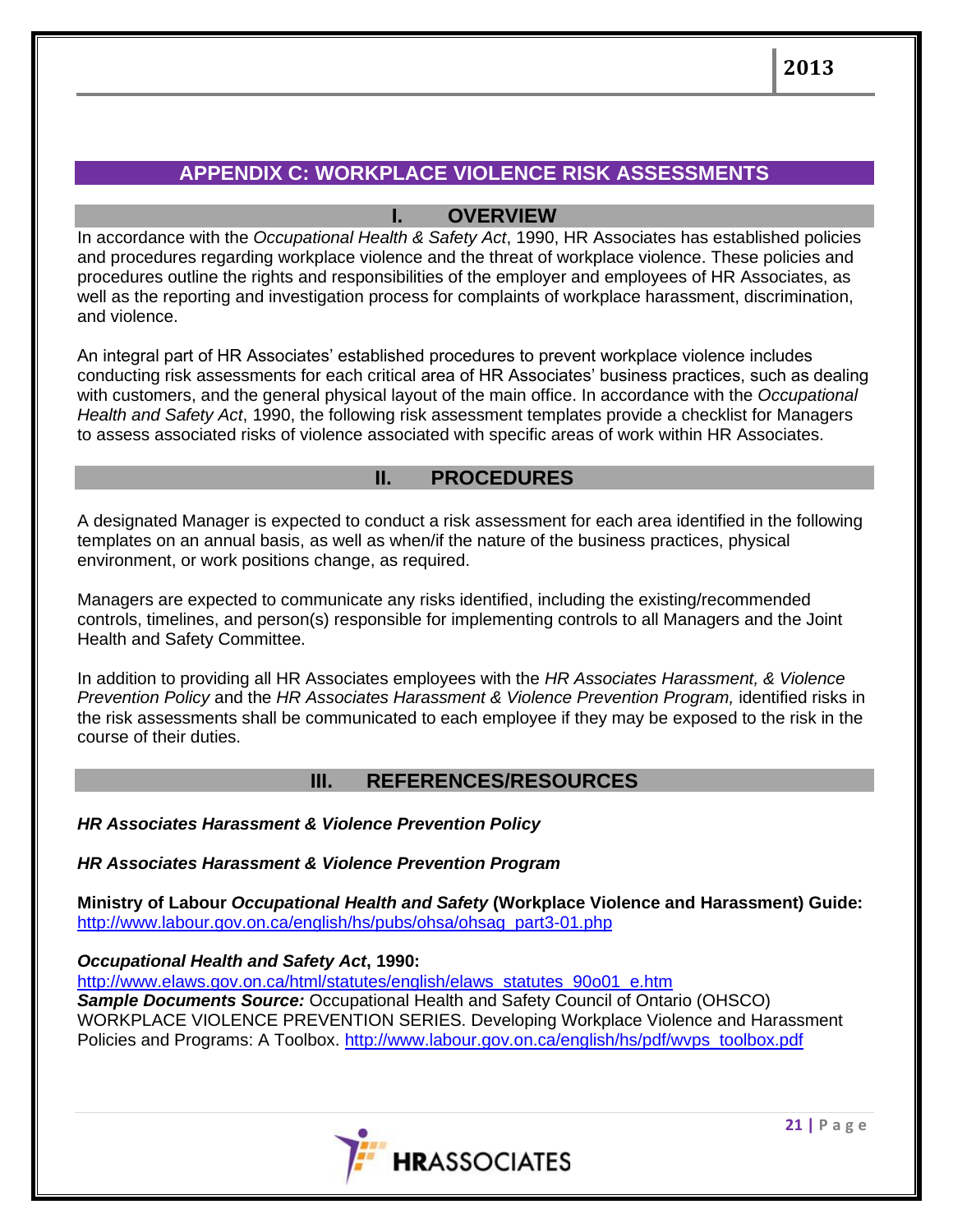# **IV. RISK ASSESSMENT TEMPLATES**

### **a. General Physical Environment Assessment (GA)**

This assessment focuses on the nature of the workplace. It takes you through a survey of your workplace's physical environment and its security measures. There are spaces for you to note the controls that are already in place, and to identify what additional controls may be suitable for your workplace.

#### **Job/Department/Location:** \_\_\_\_\_\_\_\_\_\_\_\_\_\_\_\_\_\_\_\_\_\_\_\_\_\_\_\_\_\_\_\_\_\_\_\_\_\_\_\_\_\_\_

**Completed by:** \_\_\_\_\_\_\_\_\_\_\_\_\_\_\_\_\_\_\_\_\_\_\_\_\_\_\_\_\_\_\_\_\_\_\_\_\_\_\_\_\_\_\_\_\_\_\_\_\_\_\_\_\_\_\_\_

**Date:** \_\_\_\_\_\_\_\_\_\_\_\_\_\_\_\_\_\_\_\_\_\_\_\_\_\_\_\_\_\_\_

*Shading Indicates Elevated Risk*

|                                                | <b>General Physical Environment Assessment (GA)</b> |           |     |                                                                                                                                                                                                                                                                                                   |                          |                                                                                                                        |  |  |  |
|------------------------------------------------|-----------------------------------------------------|-----------|-----|---------------------------------------------------------------------------------------------------------------------------------------------------------------------------------------------------------------------------------------------------------------------------------------------------|--------------------------|------------------------------------------------------------------------------------------------------------------------|--|--|--|
| <b>Physical</b><br><b>Environment</b>          | <b>Yes</b>                                          | <b>No</b> | N/A | <b>Examples of Controls</b>                                                                                                                                                                                                                                                                       | <b>Existing Controls</b> | Recommended<br><b>Controls (identify</b><br>person(s) responsible<br>and expected<br>completion dates, if<br>possible) |  |  |  |
| <b>Outside building</b><br>and parking lot     |                                                     |           |     | <b>Bolted entries/locks</b><br>$\bullet$<br>Designated public entry<br>$\bullet$<br>doors<br><b>Clear sightlines (look at</b><br>$\bullet$<br>landscaping, layout, and<br>bushes)<br><b>Good lighting</b><br>٠<br><b>Motion/movement detectors</b><br>$\bullet$                                   |                          |                                                                                                                        |  |  |  |
| <b>Entry control</b><br>and security<br>system |                                                     |           |     | Coded doors / security doors<br>$\bullet$<br><b>Employee ID cards and guest</b><br>passes with sign-in/out<br><b>Clearly labeled staff areas</b><br>$\bullet$<br>Closed-circuit video system<br>$\bullet$<br><b>Metal detectors</b><br>$\bullet$<br>Alarms (silent or sounding)<br><b>Mirrors</b> |                          |                                                                                                                        |  |  |  |
| <b>Reception and</b><br>waiting areas          |                                                     |           |     | <b>Clear sightlines</b><br>$\bullet$<br><b>Means of communication</b><br>$\bullet$<br>Signage (re: hours)<br>$\bullet$<br>No heavy or sharp objects<br>$\bullet$<br>See the <b>Assessment for Specific</b><br><b>Risk: Direct Contact with</b><br><b>Clients for more</b><br>suggestions.         |                          |                                                                                                                        |  |  |  |

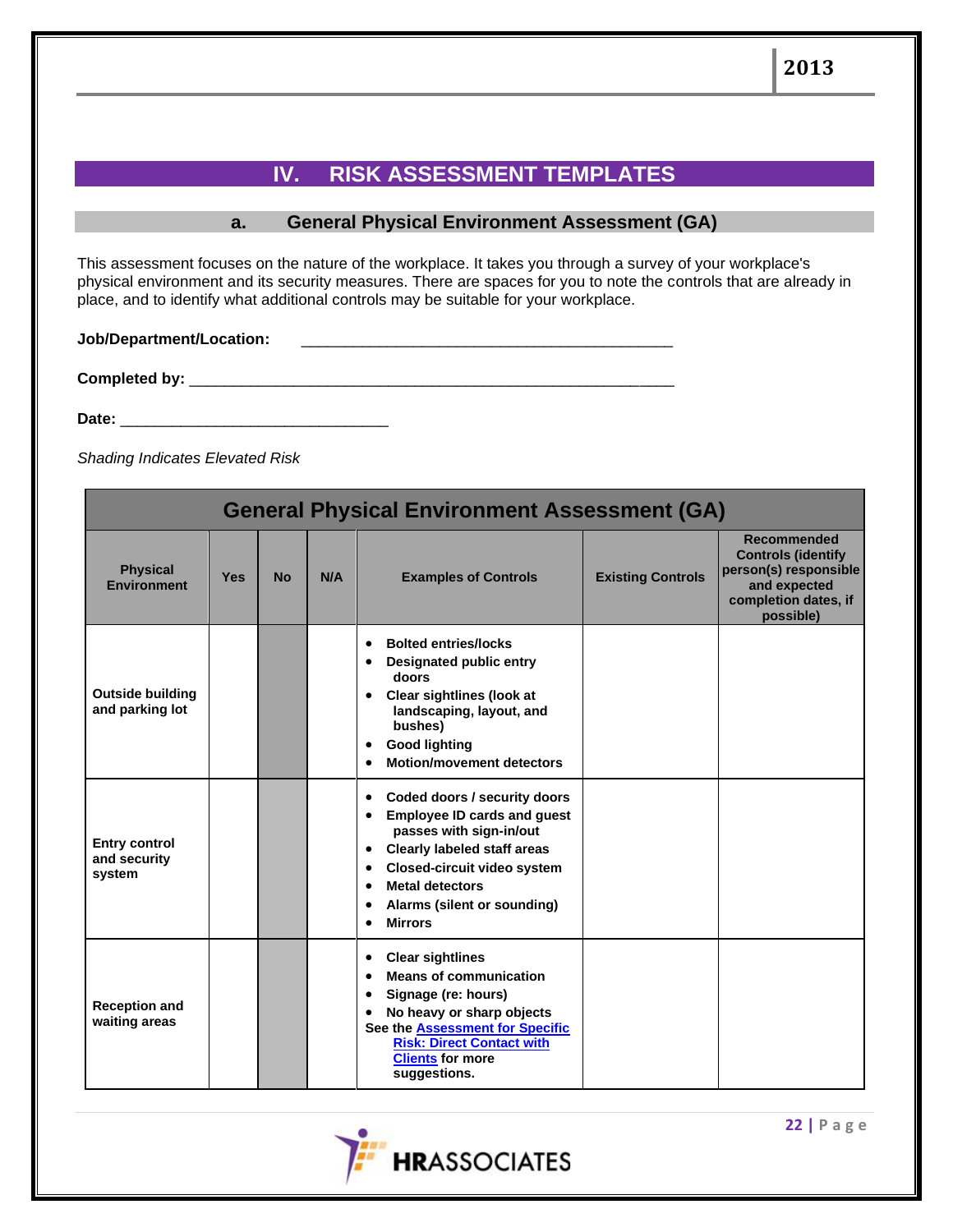| <b>Public counters</b>                                                             |  | Widened service desks<br>$\bullet$<br>Barriers (e.g., unbreakable<br>$\bullet$<br>screens)<br>Silent, concealed alarms<br>$\bullet$<br>Other means to summon help<br>$\bullet$<br>See the <b>Assessment for Specific</b><br><b>Risk: Direct Contact with</b><br><b>Clients</b> for more<br>suggestions.      |  |
|------------------------------------------------------------------------------------|--|--------------------------------------------------------------------------------------------------------------------------------------------------------------------------------------------------------------------------------------------------------------------------------------------------------------|--|
| Interior design,<br>hidden areas<br>(utility rooms,<br>etc.), and<br>lighting      |  | <b>Restricted public access</b><br>$\bullet$<br><b>Clear sightlines</b><br>$\bullet$<br><b>Locked doors</b><br>$\bullet$<br><b>Mirrors</b><br>$\bullet$<br><b>Angled corners</b><br>$\bullet$                                                                                                                |  |
| <b>Stairwells and</b><br>exits                                                     |  | <b>Exit signs</b><br>$\bullet$<br><b>Good lighting</b><br>$\bullet$<br><b>No obstructions</b><br>$\bullet$<br>Panic bars to allow escape<br>$\bullet$<br><b>Requirements of Fire Code</b><br>$\bullet$<br>and Building Code                                                                                  |  |
| <b>Elevators and</b><br>washrooms                                                  |  | <b>Clear sight lines</b><br>$\bullet$<br><b>Restricted public access</b><br>$\bullet$<br><b>Communication devices or</b><br>$\bullet$<br>alarms<br>Locks that can be accessed<br>$\bullet$<br>by security                                                                                                    |  |
| <b>Public meeting</b><br>rooms, interview,<br>treatment or<br>counselling<br>rooms |  | <b>Clear sight lines</b><br>$\bullet$<br><b>Communication devices or</b><br>$\bullet$<br>alarms<br><b>Furniture layout</b><br>$\bullet$<br><b>Weighted furniture</b><br>$\bullet$<br><b>Extra exit</b><br>$\bullet$                                                                                          |  |
| <b>Isolated areas</b>                                                              |  | <b>Clear sight lines</b><br>$\bullet$<br><b>Means of communication</b><br>$\bullet$<br>Mirrors<br><b>Angled corners</b><br>$\bullet$<br><b>Restricted access</b><br>$\bullet$<br>See the <b>Assessment for Specific</b><br><b>Risk: Working Alone or in</b><br><b>Small Numbers for more</b><br>suggestions. |  |
| Location of cash,<br>goods, and<br>medicines                                       |  | Locked and hidden storage                                                                                                                                                                                                                                                                                    |  |
| Workplace<br>location (shared<br>building,<br>neighbouring                         |  | <b>Security tours</b><br>$\bullet$<br><b>Cameras</b><br>$\bullet$<br><b>Secured grounds</b><br>$\bullet$                                                                                                                                                                                                     |  |

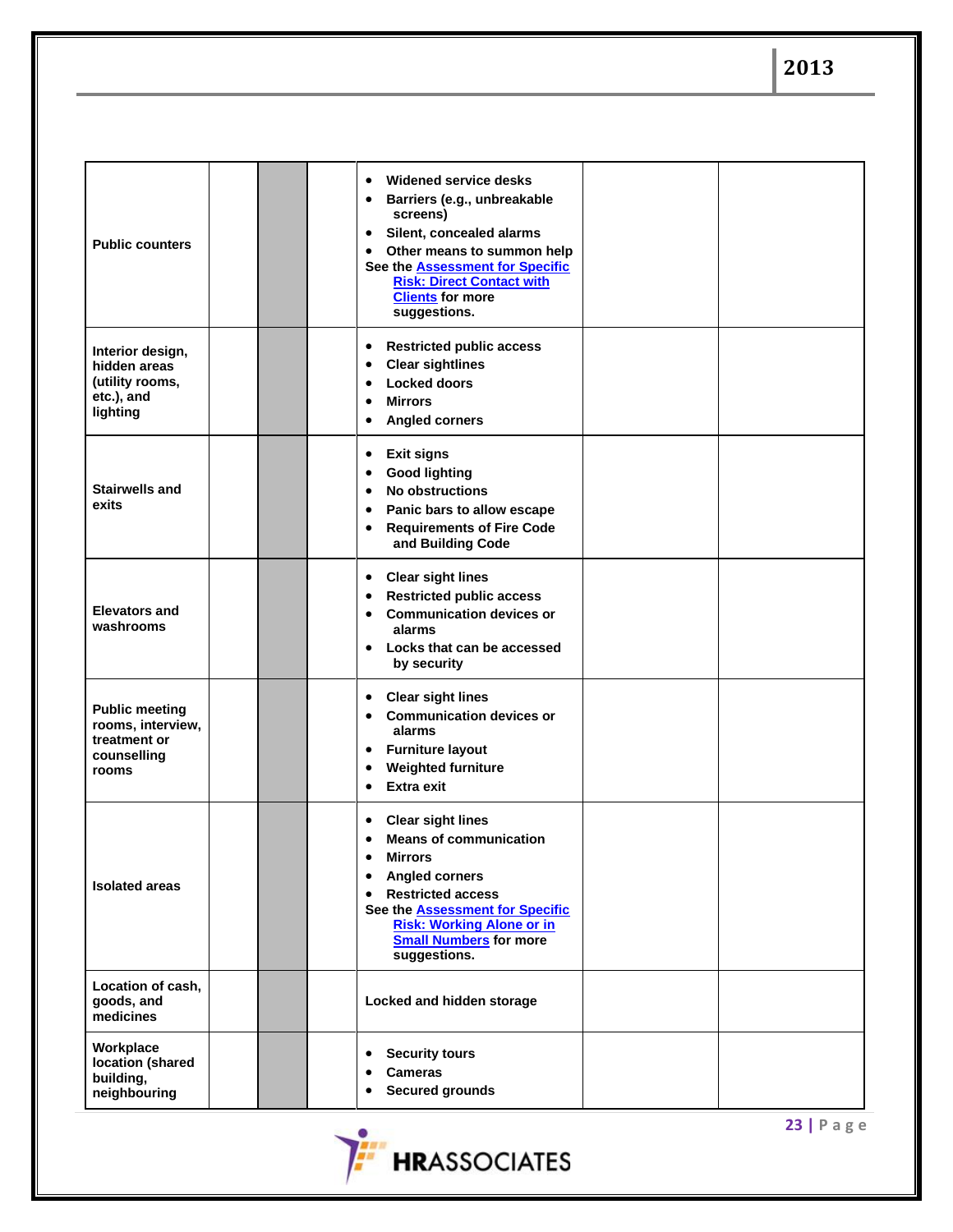| businesses,<br>neighbourhood)                                                                                                                  | <b>Assessments for Specific Risks</b><br>may have more detailed<br>examples of controls.                                                                                                                                                                                                                                                                                                |  |
|------------------------------------------------------------------------------------------------------------------------------------------------|-----------------------------------------------------------------------------------------------------------------------------------------------------------------------------------------------------------------------------------------------------------------------------------------------------------------------------------------------------------------------------------------|--|
| Are individual<br>security devices<br>necessary to<br>protect workers?                                                                         | Individual security devices could<br>include:<br>personal alarms<br>$\bullet$<br>cell phones<br>٠<br>two-way radios<br>٠<br>GPS tracking devices or other<br>$\bullet$<br>locating devices<br><b>Assessments for Specific Risks</b><br>may have more detailed<br>examples of controls.                                                                                                  |  |
| If used in your<br>workplace, are<br>security systems<br>and individual<br>security devices<br>tested?                                         | If used in your workplace:<br>Test the security systems<br>$\bullet$<br>regularly<br><b>Test individual security</b><br>$\bullet$<br>devices prior to use and<br>regularly while in use<br>Keep records of tests<br>$\bullet$                                                                                                                                                           |  |
| Is there a<br>designated safe<br>area where<br>workers can go<br>during a<br>workplace<br>violence<br>incident?                                | For emergency purposes, a safe<br>area (for example, a safe<br>room, the business next<br>door, etc.) should be<br>identified. If using a safe<br>room, it should:<br>have clear entry<br>$\bullet$<br>have a lock that can be used<br>$\bullet$<br>from the inside, but which<br>can also be accessed by<br>security<br>have a means of summoning<br>$\bullet$<br>immediate assistance |  |
| Are there other<br>measures or<br>procedures<br>needed to<br>protect workers<br>from the risks<br>arising from the<br>physical<br>environment? | <b>Measures and procedures will</b><br>depend on the specific<br>workplace.                                                                                                                                                                                                                                                                                                             |  |
| If your workplace<br>has workplace<br>security<br>measures or<br>individual<br>security devices,<br>are workers<br>trained in their<br>use?    | Provide workers training on<br>workplace security<br>measures and in the proper<br>use and testing of individual<br>security devices.                                                                                                                                                                                                                                                   |  |
| Are workers and<br>supervisors                                                                                                                 | Information, instruction, or<br>training could include:                                                                                                                                                                                                                                                                                                                                 |  |

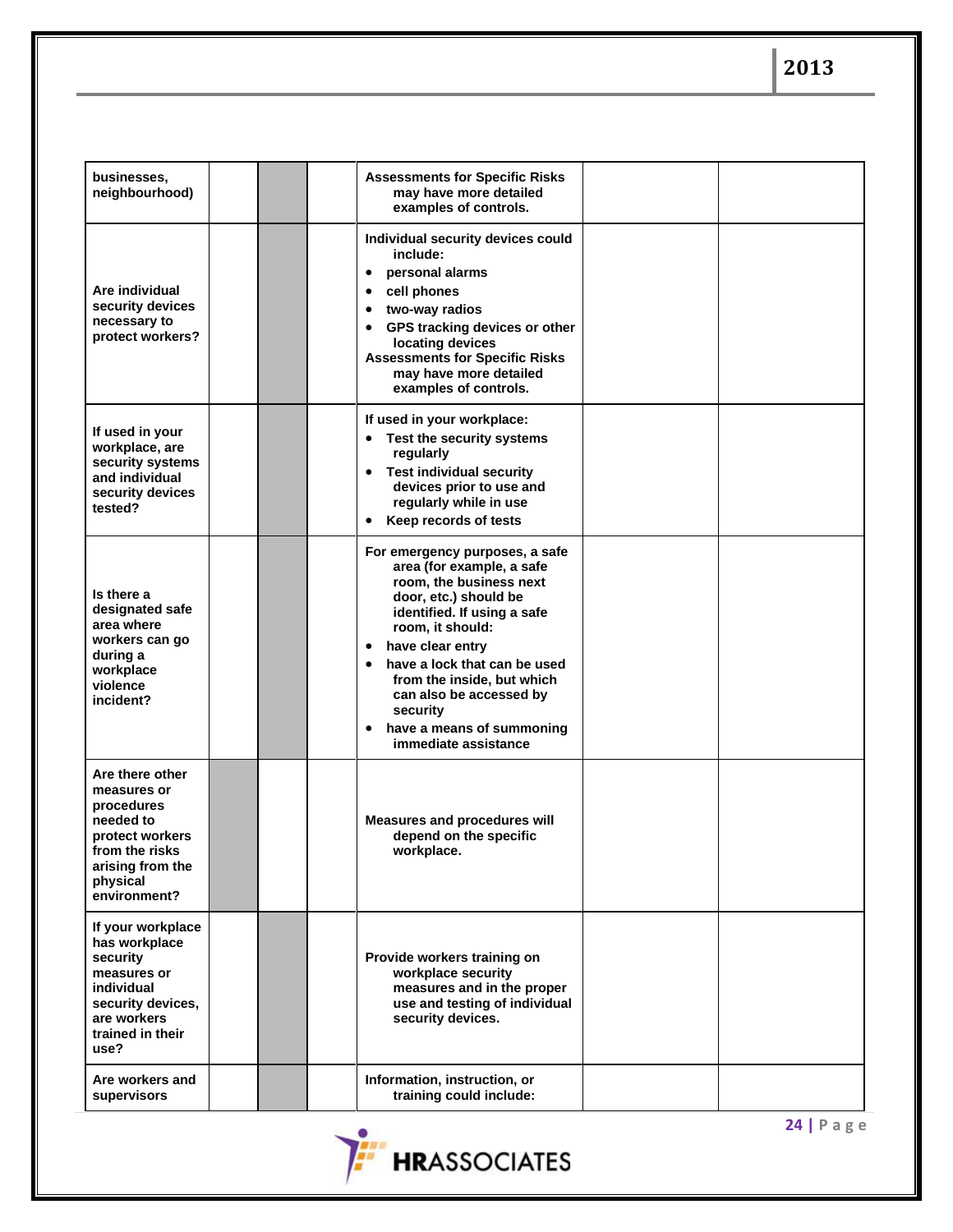| trained in all<br>relevant<br>measures and<br>procedures that<br>will protect them<br>from violence<br>associated with<br>the workplace's<br>physical<br>environment? | risks of workplace violence<br>$\bullet$<br>arising from their job or<br>location<br>other relevant measures and<br>٠<br>procedures |  |  |
|-----------------------------------------------------------------------------------------------------------------------------------------------------------------------|-------------------------------------------------------------------------------------------------------------------------------------|--|--|
|-----------------------------------------------------------------------------------------------------------------------------------------------------------------------|-------------------------------------------------------------------------------------------------------------------------------------|--|--|

## **b. Assessment for Specific Risk: Direct Contact with Clients (CC)**

This assessment can be useful for fixed-location workplaces where workers are expected to provide a product or service to clients.

**Job/Department/Location:** \_\_\_\_\_\_\_\_\_\_\_\_\_\_\_\_\_\_\_\_\_\_\_\_\_\_\_\_\_\_\_\_\_\_\_\_\_\_\_\_\_\_\_

**Completed by:** \_\_\_\_\_\_\_\_\_\_\_\_\_\_\_\_\_\_\_\_\_\_\_\_\_\_\_\_\_\_\_\_\_\_\_\_\_\_\_\_\_\_\_\_\_\_\_\_\_\_\_\_\_\_\_\_

**Date:** \_\_\_\_\_\_\_\_\_\_\_\_\_\_\_\_\_\_\_\_\_\_\_\_\_\_\_\_\_\_\_

*Shading Indicates Elevated Risk*

|                                                                          | <b>Direct Contact with Clients (CC)</b> |           |     |                                                                                                                                                                                                                                                                                                   |                          |                                                                                                                     |  |  |
|--------------------------------------------------------------------------|-----------------------------------------|-----------|-----|---------------------------------------------------------------------------------------------------------------------------------------------------------------------------------------------------------------------------------------------------------------------------------------------------|--------------------------|---------------------------------------------------------------------------------------------------------------------|--|--|
| <b>Physical</b><br><b>Environment</b>                                    | <b>Yes</b>                              | <b>No</b> | N/A | <b>Examples of Controls</b>                                                                                                                                                                                                                                                                       | <b>Existing Controls</b> | Recommended<br><b>Controls (identify</b><br>person responsible<br>and expected<br>completion dates, if<br>possible) |  |  |
|                                                                          |                                         |           |     | <b>Consider the following measures:</b>                                                                                                                                                                                                                                                           |                          |                                                                                                                     |  |  |
| $CC1.$ Do<br>clients have<br>direct<br>physical<br>access to<br>workers? |                                         |           |     | • Making reception areas visible to<br>other workers and to the outside<br>• Having counters built wide enough or<br>with barriers to prevent clients from<br>having physical access to workers<br>See question on restricting non-worker<br>access within the workplace for more<br>information. |                          |                                                                                                                     |  |  |
| CC <sub>2</sub> . Can<br>workers call<br>for immediate                   |                                         |           |     | Measures and procedures could<br>include:                                                                                                                                                                                                                                                         |                          |                                                                                                                     |  |  |
| help when<br>workplace<br>violence                                       |                                         |           |     | • providing equipment to summon<br>assistance, such as individual or fixed<br>alarms (sounding or silent) or cell                                                                                                                                                                                 |                          |                                                                                                                     |  |  |

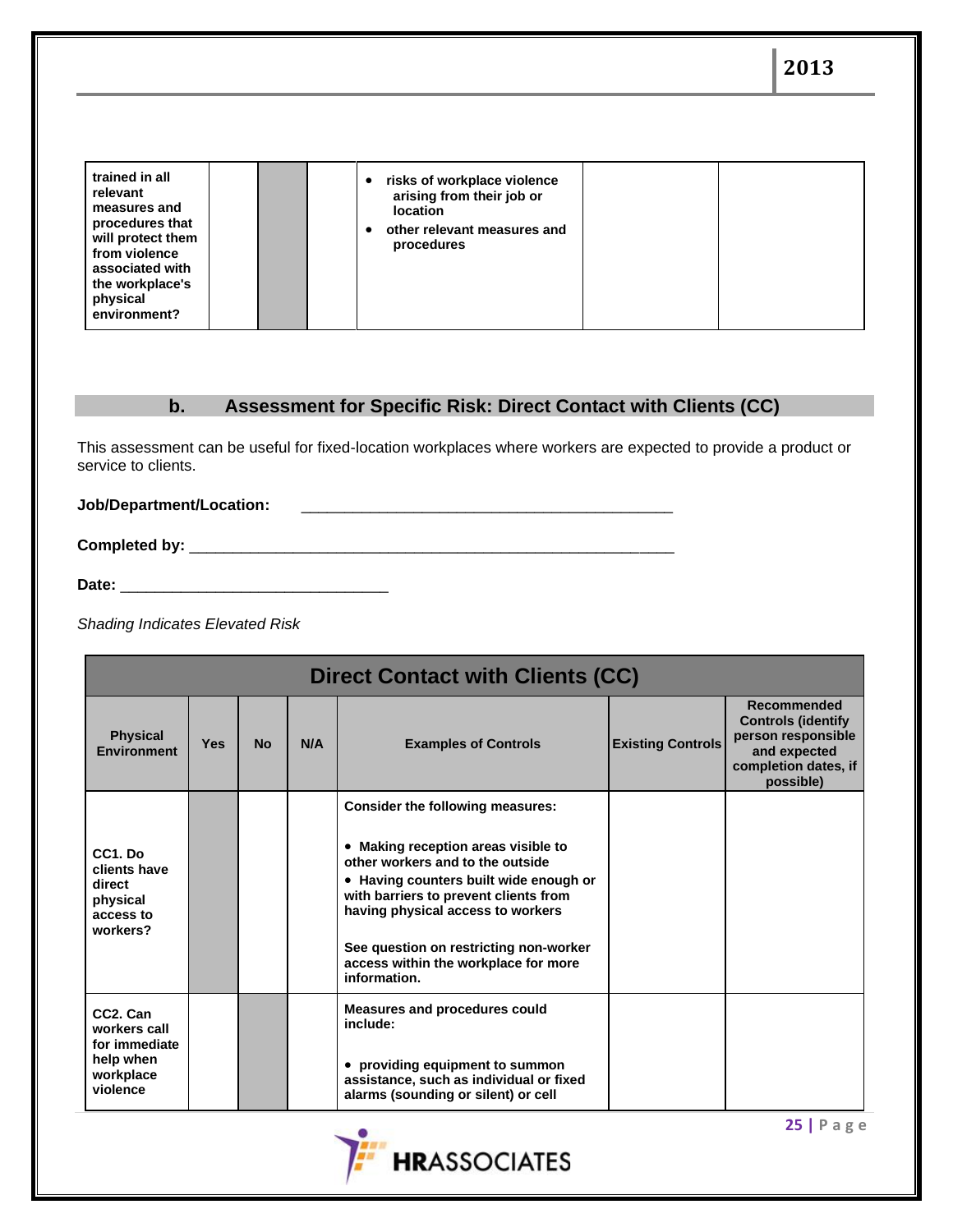| occurs or is<br>likely to<br>occur?                                                                            |  | phones (pre-programmed to call an<br>emergency number)<br>• providing GPS tracking devices or<br>other locating devices<br>• providing internal and external<br>numbers for workers to call<br>$\circ$ at all hours of operations<br>$\circ$ posted or otherwise readily available<br>• establishing an internal code word or<br>words to indicate that help is needed                                                                                                                                                                                                                                                                                                                       |  |
|----------------------------------------------------------------------------------------------------------------|--|----------------------------------------------------------------------------------------------------------------------------------------------------------------------------------------------------------------------------------------------------------------------------------------------------------------------------------------------------------------------------------------------------------------------------------------------------------------------------------------------------------------------------------------------------------------------------------------------------------------------------------------------------------------------------------------------|--|
| CC3. Does<br>the workplace<br>have a clean,<br>uncluttered,<br>welcoming<br>atmosphere?                        |  | Consider the following measures:<br>• Providing an informal, tidy entry area<br>• Posting signs such as "Welcome" and<br>"No-Harassment Policy"<br>• Ensuring workers welcome clients<br>and keep them informed of appointment<br>delays, etc.                                                                                                                                                                                                                                                                                                                                                                                                                                               |  |
| CC4. Is public<br>access to the<br>workplace<br>restricted?                                                    |  | <b>Consider the following measures:</b><br>Restrict public access to the workplace<br>by:<br>• providing a single entrance for clients<br>and controlling access to other doors<br>• installing security alarms on outside<br>doors<br>• installing door chimes or other means<br>to notify workers when someone enters<br>the workplace<br>• posting signs about worker-only<br>areas<br>• using cards or keys to access worker-<br>only areas<br>• using reception desks and sign-in<br>procedures<br>• accompanying non-workers in<br>restricted areas<br>• using video surveillance and posting<br>signs to inform people of it<br>• locking the public entrance and<br>providing a bell |  |
| CC5. Where<br>clients could<br>become<br>aggressive or<br>violent, are<br>there any<br>objects or<br>equipment |  | Consider the following measures:<br>• Storing sharp and dangerous items so<br>that only workers have access to them<br>• Keeping public counters and public<br>areas free of equipment and clutter                                                                                                                                                                                                                                                                                                                                                                                                                                                                                           |  |

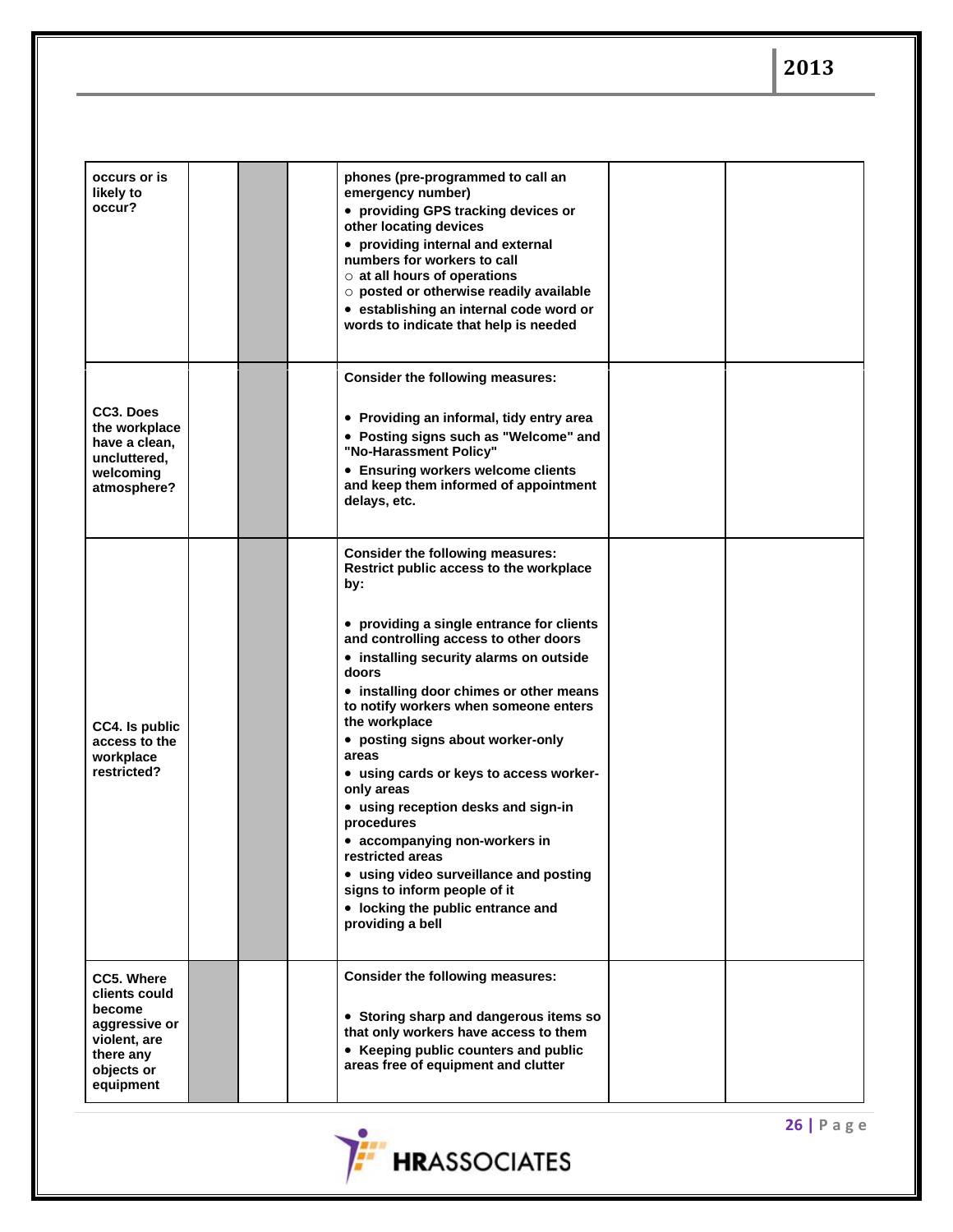| that could be<br>used to hurt<br>people?                                                                                                                            |  |                                                                                                                                                                                                                                                                                                                                                                                                                                                                                                           |  |
|---------------------------------------------------------------------------------------------------------------------------------------------------------------------|--|-----------------------------------------------------------------------------------------------------------------------------------------------------------------------------------------------------------------------------------------------------------------------------------------------------------------------------------------------------------------------------------------------------------------------------------------------------------------------------------------------------------|--|
| CC6. Are<br>there<br>designated<br>rooms for<br>meeting with<br>clients?                                                                                            |  | Set up rooms specifically for meetings<br>with the public by:<br>• installing windows in the door or<br>some other way for workers outside to<br>see inside the meeting room<br>• if necessary, designing rooms so that<br>they are within hearing range of<br>reception area<br>• setting up room with an easy exit for<br>workers in case of emergency                                                                                                                                                  |  |
| CC7. Is there<br>a place for<br>workers to<br>safely store<br>their personal<br>belongings?                                                                         |  | Provide workers with a secure area to<br>lock up their personal belongings, out of<br>public sight.                                                                                                                                                                                                                                                                                                                                                                                                       |  |
| CC8, Are<br>workers<br>working in<br>remote or<br>isolated<br><b>locations</b><br>within the<br>building?                                                           |  | Maintain regular contact with workers<br>by:<br>• providing cell phones, walkie-talkies,<br>or other communication or monitoring<br>devices<br>• establishing regular contact times<br>• designating a person to monitor<br>contact with workers, and to follow up if<br>contact is lost<br>Consider the following measures:<br>• Having more than one person working<br>in an area where there might be contact<br>with public or clients<br>• Shortening the business hours in<br>remote/isolated areas |  |
| CC9. Do<br>workers work<br>at times of<br>increased<br>vulnerability,<br>such as late<br>at night, early<br>in the<br>morning, or<br>at very quiet<br>times of day? |  | Assess higher-risk times and the need<br>for additional measures to protect<br>workers, such as:<br>• having workers leave the building in<br>groups<br>• arranging for security patrols<br>• joining with neighbouring businesses<br>to coordinate security                                                                                                                                                                                                                                              |  |

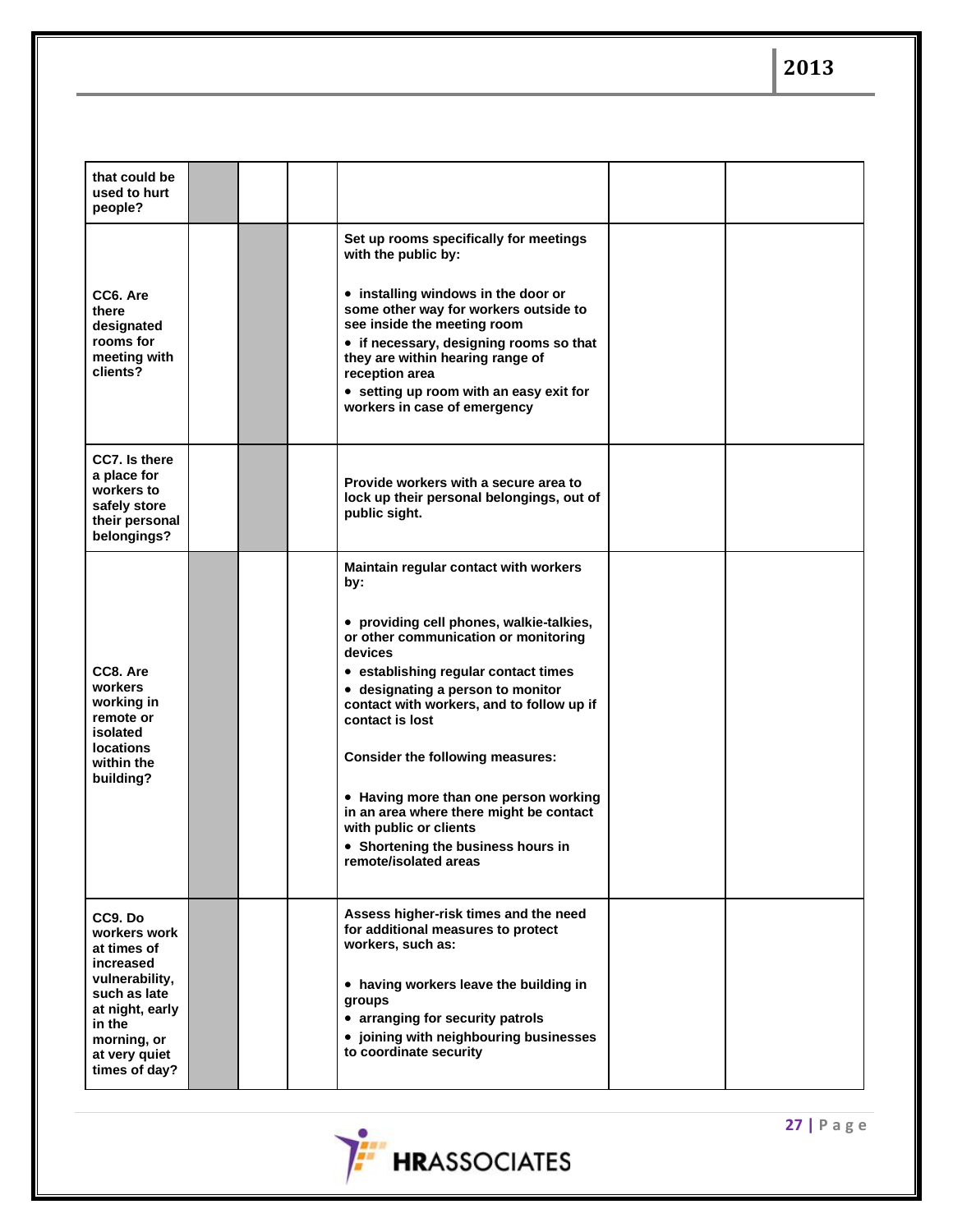| CC10. Are<br>there any<br>other risks<br>associated<br>with the<br>physical<br>environment<br>and contact<br>with the<br>public?                                     |  | See the <b>General Physical Environment</b><br><b>Assessment</b> for some other aspects of<br>the physical environment that should be<br>assessed.                                                                                                                                        |  |
|----------------------------------------------------------------------------------------------------------------------------------------------------------------------|--|-------------------------------------------------------------------------------------------------------------------------------------------------------------------------------------------------------------------------------------------------------------------------------------------|--|
| CC11. Do you<br>have<br>procedures to<br>identify,<br>evaluate, and<br>inform<br>workers<br>about<br>specific high-<br>risk clients,<br>situations, or<br>locations? |  | Develop and implement procedures to<br>identify, evaluate, and inform workers<br>about the risk of violence related to<br>specific situations or clients, including<br>possible triggers for violence.                                                                                    |  |
| CC12. Do you<br>have<br>procedures<br>for workers to<br>follow when<br>dealing with<br>strangers or<br>intruders?                                                    |  | Develop and implement such<br>procedures, which could include:<br>• how to question strangers or<br>intruders about the appropriateness of<br>their presence in a non-confrontational<br>manner<br>• recommended actions and responses<br>• when to call for help or go to a safe<br>area |  |
| CC13. Do you<br>have<br>procedures<br>for workers to<br>follow when<br>dealing with<br>aggressive or<br>violent clients<br>or members<br>of the public?              |  | Develop and implement such<br>procedures, which could include:<br>• recommended actions and responses<br>• when to call for help or go to a safe<br>area                                                                                                                                  |  |
| CC14. Are<br>there other<br>measures or<br>procedures<br>needed to<br>protect<br>workers from<br>the risks of<br>contact with<br>clients?                            |  | Measures and procedures will depend<br>on the specific workplace.                                                                                                                                                                                                                         |  |

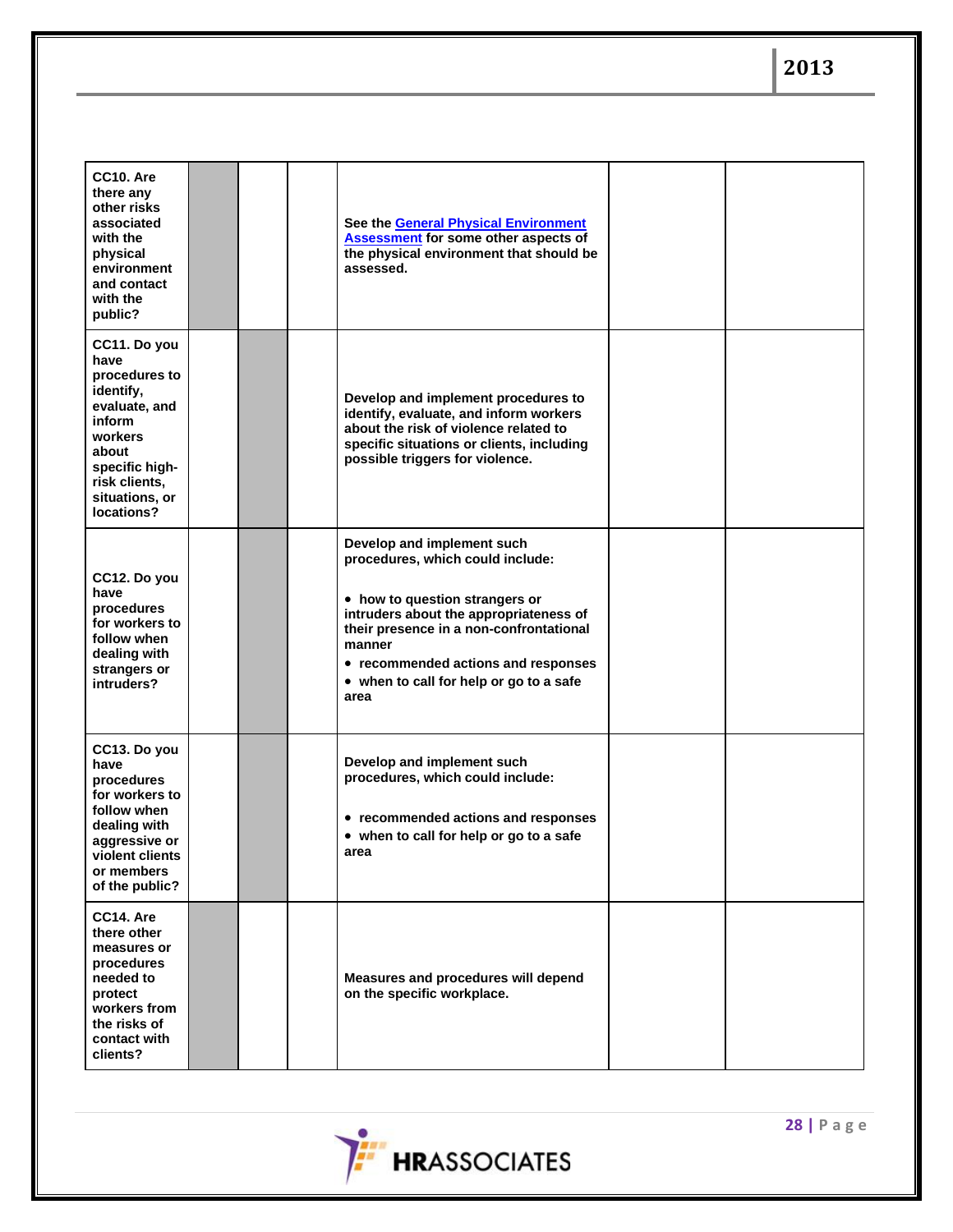| CC15. Are<br>workers and<br>supervisors<br>trained in all<br>relevant<br>measures<br>and<br>procedures<br>for protecting<br>themselves<br>from<br>workplace<br>violence<br>associated<br>with client<br>contact? |  | Information, instruction, or training<br>could include:<br>• the risks of workplace violence<br>arising from their job or location<br>• relevant measures and procedures |  |  |
|------------------------------------------------------------------------------------------------------------------------------------------------------------------------------------------------------------------|--|--------------------------------------------------------------------------------------------------------------------------------------------------------------------------|--|--|
|------------------------------------------------------------------------------------------------------------------------------------------------------------------------------------------------------------------|--|--------------------------------------------------------------------------------------------------------------------------------------------------------------------------|--|--|

### **c. Assessment for Specific Risk: Working Alone or in Small Numbers (WA)**

This assessment can be useful to workplaces where work is performed at a fixed location by a single worker or very few workers. This could include settings such as health care facilities and clinics, retail stores, gas stations, factories, manufacturing facilities, industrial settings, and office environments.

### **Job/Department/Location:** \_\_\_\_\_\_\_\_\_\_\_\_\_\_\_\_\_\_\_\_\_\_\_\_\_\_\_\_\_\_\_\_\_\_\_\_\_\_\_\_\_\_\_

**Completed by:** \_\_\_\_\_\_\_\_\_\_\_\_\_\_\_\_\_\_\_\_\_\_\_\_\_\_\_\_\_\_\_\_\_\_\_\_\_\_\_\_\_\_\_\_\_\_\_\_\_\_\_\_\_\_\_\_

**Date:** \_\_\_\_\_\_\_\_\_\_\_\_\_\_\_\_\_\_\_\_\_\_\_\_\_\_\_\_\_\_\_

*Shading Indicates Elevated Risk*

| Assessment for Specific Risk: Working Alone or in Small Numbers (WA) |            |           |     |                                                                                                                                                                                                                                                                                             |                          |                                                                                                                     |
|----------------------------------------------------------------------|------------|-----------|-----|---------------------------------------------------------------------------------------------------------------------------------------------------------------------------------------------------------------------------------------------------------------------------------------------|--------------------------|---------------------------------------------------------------------------------------------------------------------|
| <b>Physical</b><br><b>Environment</b>                                | <b>Yes</b> | <b>No</b> | N/A | <b>Examples of Controls</b>                                                                                                                                                                                                                                                                 | <b>Existing Controls</b> | Recommended<br><b>Controls (identify</b><br>person responsible<br>and expected<br>completion dates, if<br>possible) |
| WA1. Do you<br>have a<br>security<br>system?                         |            |           |     | Investigate the need for security<br>systems such as:<br>personal alarms<br>$\bullet$<br>• fixed alarms connected to security<br>services<br>• video surveillance with a live feed to a<br>central location<br>• regular security patrols<br>Develop and implement regular alarm<br>checks. |                          |                                                                                                                     |

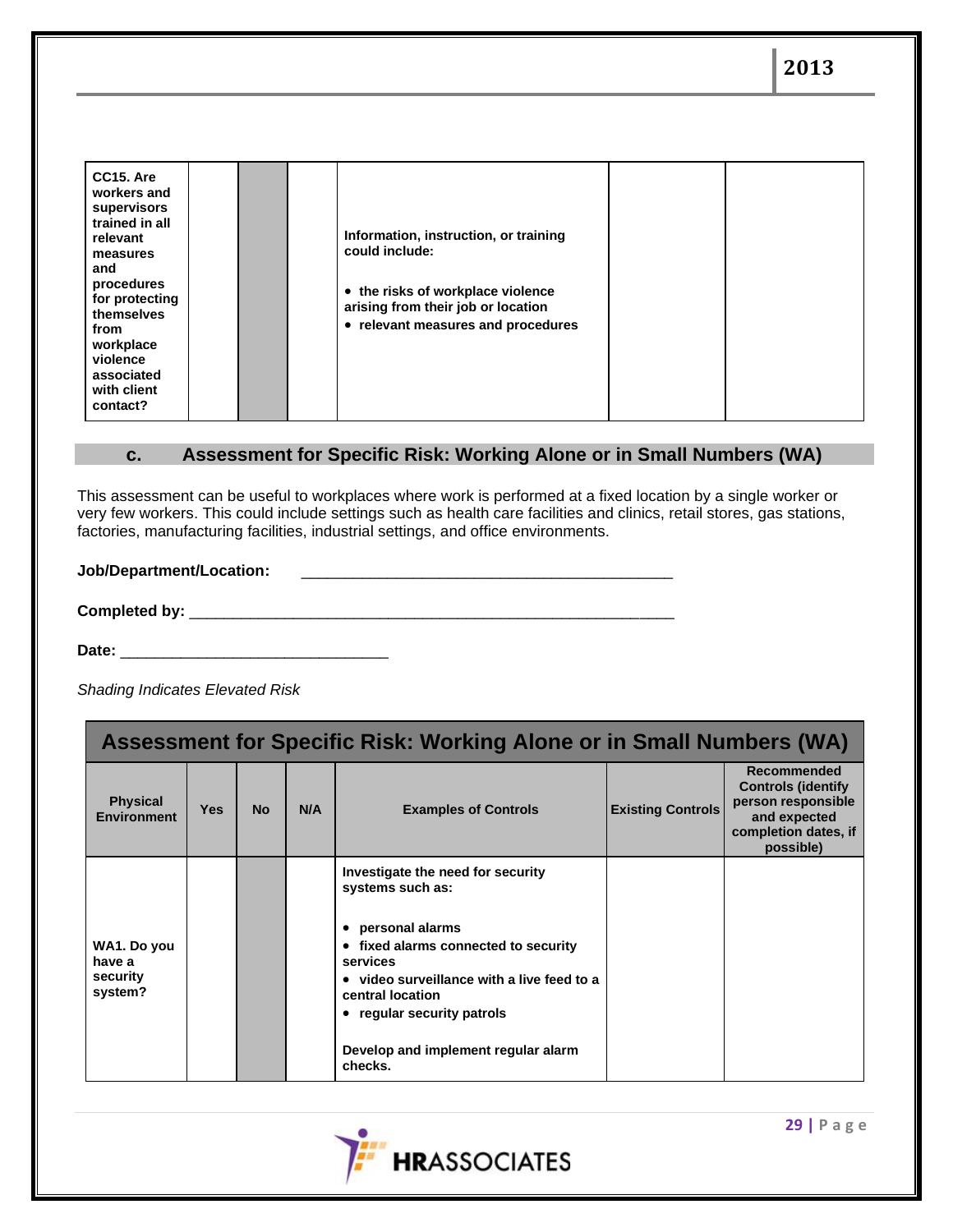| WA2. Can<br>workers<br>summon<br>immediate<br>assistance<br>when<br>workplace<br>violence<br>occurs or is<br>likely to<br>occur?                                    |  | <b>Measures and procedures could</b><br>include:<br>• providing equipment to summon<br>assistance, such as individual or fixed<br>alarms (sounding or silent) or cell<br>phones (pre-programmed to call an<br>emergency number)<br>• providing GPS tracking devices or<br>other locating devices<br>• providing internal and external<br>numbers for workers to call<br>$\circ$ at all hours of operations<br>$\circ$ posted or otherwise readily available<br>• establishing an internal code word or<br>words to indicate that help is needed                                                                                                   |  |
|---------------------------------------------------------------------------------------------------------------------------------------------------------------------|--|---------------------------------------------------------------------------------------------------------------------------------------------------------------------------------------------------------------------------------------------------------------------------------------------------------------------------------------------------------------------------------------------------------------------------------------------------------------------------------------------------------------------------------------------------------------------------------------------------------------------------------------------------|--|
| WA3. Is<br>public access<br>to the<br>workplace<br>restricted?                                                                                                      |  | Restrict public access to the workplace<br>by:<br>• providing a single entrance for clients<br>and controlling access to other doors<br>• installing security alarms on outside<br>doors<br>• installing door chimes or other means<br>to notify workers when someone enters<br>the workplace<br>• posting signs about worker-only<br>areas<br>• using cards or keys to access worker-<br>only areas<br>• using reception desks and sign-in<br>procedures<br>• accompanying non-workers in<br>restricted areas<br>• using video surveillance and posting<br>signs to inform people of it<br>• locking the public entrance and<br>providing a bell |  |
| WA4. Do<br>workers work<br>at times of<br>increased<br>vulnerability,<br>such as late<br>at night, early<br>in the<br>morning, or<br>at very quiet<br>times of day? |  | Assess higher-risk times and the need<br>for additional measures to protect<br>workers, such as:<br>• having workers leave the building in<br>groups<br>• arranging for security patrols<br>• joining with neighbouring businesses<br>to coordinate security                                                                                                                                                                                                                                                                                                                                                                                      |  |
| WA5. Are<br>there any                                                                                                                                               |  | See the General Physical Environment<br><b>Assessment</b> for some other aspects of                                                                                                                                                                                                                                                                                                                                                                                                                                                                                                                                                               |  |

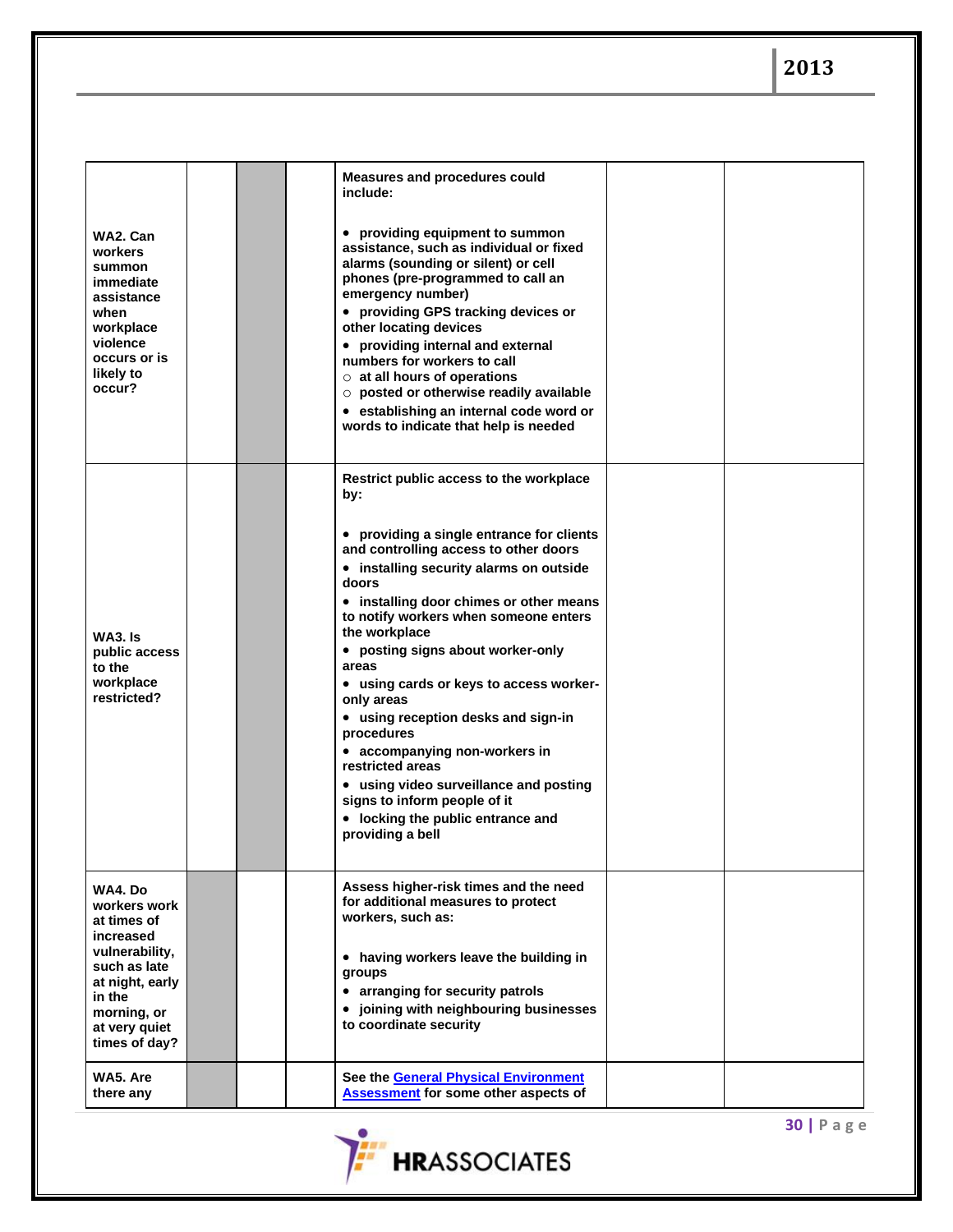| other risks<br>associated<br>with the<br>physical<br>environment<br>and working<br>alone?                                                                    |  | the physical environment that should be<br>assessed.                                                                                                                                                                                                                                            |  |
|--------------------------------------------------------------------------------------------------------------------------------------------------------------|--|-------------------------------------------------------------------------------------------------------------------------------------------------------------------------------------------------------------------------------------------------------------------------------------------------|--|
| WA6. Do you<br>have<br>procedures<br>for opening,<br>closing, or<br>securing the<br>workplace<br>prior to<br>starting and<br>at the end of<br>shifts?        |  | Develop and implement procedures for<br>opening, closing, or securing the<br>workplace prior to starting and at the<br>end of shifts. Include procedures for<br>responding to and dealing with unusual<br>circumstances.                                                                        |  |
| WA7. Do you<br>maintain<br>regular<br>contact with<br>workers who<br>are working<br>alone?                                                                   |  | Maintain regular contact with workers<br>by:<br>• providing cell phones or other<br>communications or monitoring devices<br>• establishing regular contact times or<br>check-in points<br>• designating a person to monitor<br>contact with workers, and to follow up if<br>contact is lost     |  |
| WA8. Do you<br>have<br>procedures<br>for workers<br>to follow<br>when dealing<br>with<br>strangers or<br>intruders?                                          |  | Develop and implement such<br>procedures, which could include:<br>• how to question strangers or<br>intruders about the appropriateness of<br>their presence in a non-confrontational<br>manner<br>• recommended actions and responses<br>• when to call for assistance or go to a<br>safe area |  |
| WA9. Do you<br>have<br>procedures<br>for workers<br>to follow<br>when dealing<br>with<br>aggressive or<br>violent<br>clients or<br>members of<br>the public? |  | Develop and implement such<br>procedures, which could include:<br>• recommended actions and responses<br>• when to call for assistance or go to a<br>safe area                                                                                                                                  |  |